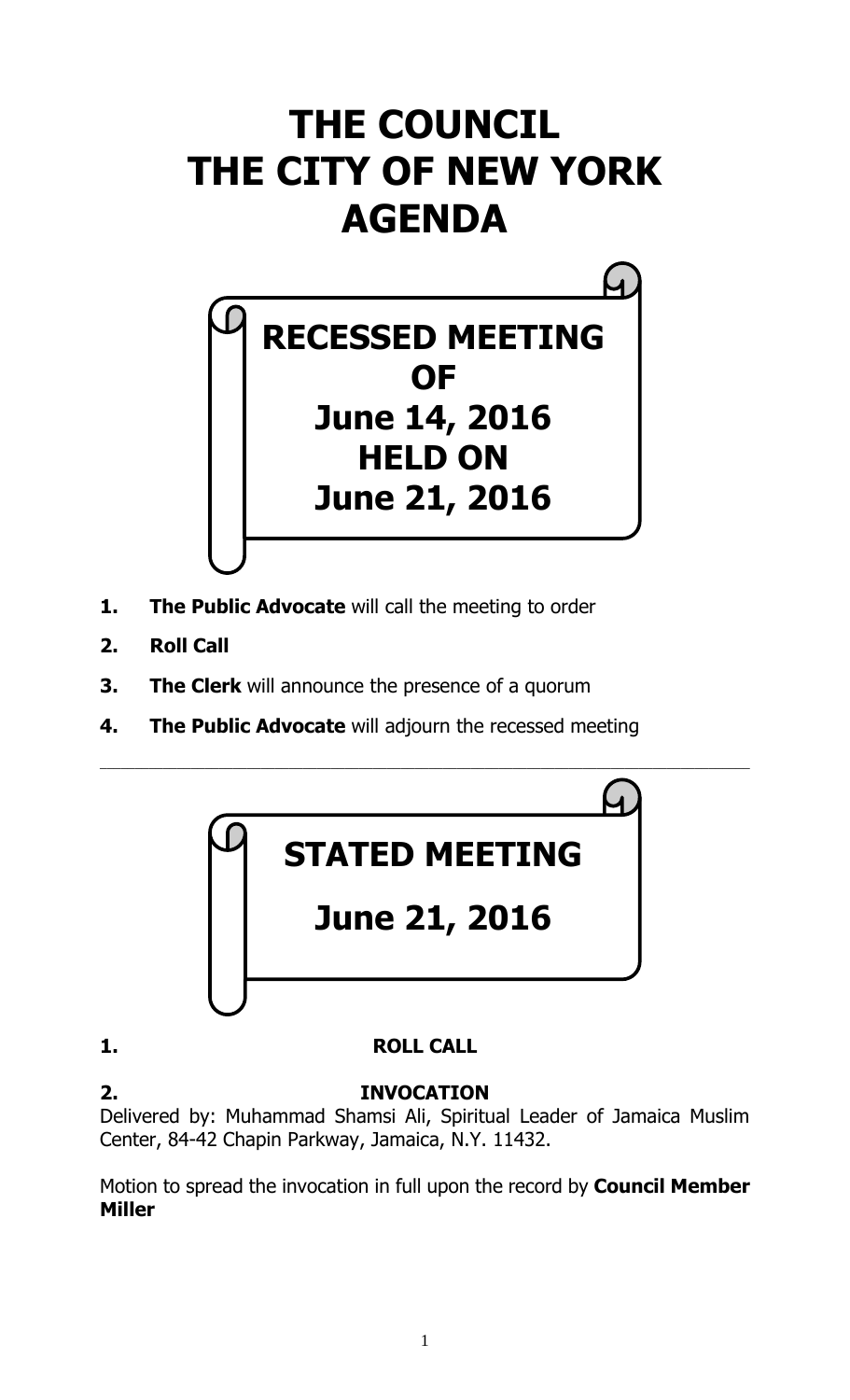#### **3. ADOPTION OF MINUTES**

Motion that the Minutes of the Stated Meeting of May 25, 2016 be adopted as printed by **Council Member Constantinides** 

**4. MESSAGES & PAPERS FROM THE MAYOR** None

**5. COMMUNICATION FROM CITY, COUNTY & BOROUGH OFFICES** None

**6. PETITIONS & COMMUNICATIONS**

None

- **7. LAND USE CALL-UPS** None
- **8. COMMUNICATION FROM THE SPEAKER**
- **9. DISCUSSION OF GENERAL ORDERS**
- **10. REPORT OF SPECIAL COMMITTEES** None

**11. REPORTS OF STANDING COMMITTEES Report of the Committee on Consumer Affairs**

**[Int 1149-A](http://legistar.council.nyc.gov/LegislationDetail.aspx?ID=2636744&GUID=A89889F4-E19D-4746-A27A-7157E61609B4&Options=Advanced&Search=)**

An Amended Local Law to amend the administrative code of the city of New York, in relation to licensing ticket sellers.

#### **Amended and Coupled on GO**

# **Report of the Committee on Finance**

**Preconsidered [L.U.](http://legistar.council.nyc.gov/LegislationDetail.aspx?ID=2761218&GUID=CCEB2572-2EC0-4EF9-89AC-0E2F2D26B019&Options=ID%7c&Search=) 402 & Res [1138](http://legistar.council.nyc.gov/LegislationDetail.aspx?ID=2764906&GUID=0122E86D-EFFC-427A-9448-59D67F7171A3&Options=ID|&Search=)** Story Avenue West, Block 3623, Lot 10; Bronx, Community District No. 9, Council District No. 17.

#### **Coupled on GO**

# **Preconsidered [L.U.](http://legistar.council.nyc.gov/LegislationDetail.aspx?ID=2761234&GUID=14D62851-72F0-4204-A2B3-BA9F4C1B128F&Options=ID|&Search=) 403 & Res [1139](http://legistar.council.nyc.gov/LegislationDetail.aspx?ID=2764907&GUID=25126E39-2497-4248-9E1E-527D24707345&Options=ID|&Search=)**

Seagirt Housing, Block 15810, Lot 30; Queens, Community District No. 14, Council District No. 31.

### **Coupled on GO**

#### **Preconsidered [L.U.](http://legistar.council.nyc.gov/LegislationDetail.aspx?ID=2761235&GUID=68A50FFA-67C7-460A-9F4D-70A90227E922&Options=ID|&Search=) 404 & Res [1140](http://legistar.council.nyc.gov/LegislationDetail.aspx?ID=2764908&GUID=4D846F53-5B1E-4421-8828-9BDB5888118B&Options=ID|&Search=)**

Norwood Gardens, Block 3330, Lot 52; Bronx, Community District No. 7, Council District No. 11. **Coupled on GO**

# **Preconsidered [L.U.](http://legistar.council.nyc.gov/LegislationDetail.aspx?ID=2761236&GUID=C3928E4C-CC62-4ACA-A1A5-E05C102F11D7&Options=ID|&Search=) 405 & Res [1141](http://legistar.council.nyc.gov/LegislationDetail.aspx?ID=2764909&GUID=794416B5-6BEB-428F-9CBA-1456F4B445CB&Options=ID|&Search=)**

Montauk Apartments, Block 12457, Lot 2; Block 12458, Lots 5 and 421; Queens, Community District No. 12, Council District No. 27. **Coupled on GO**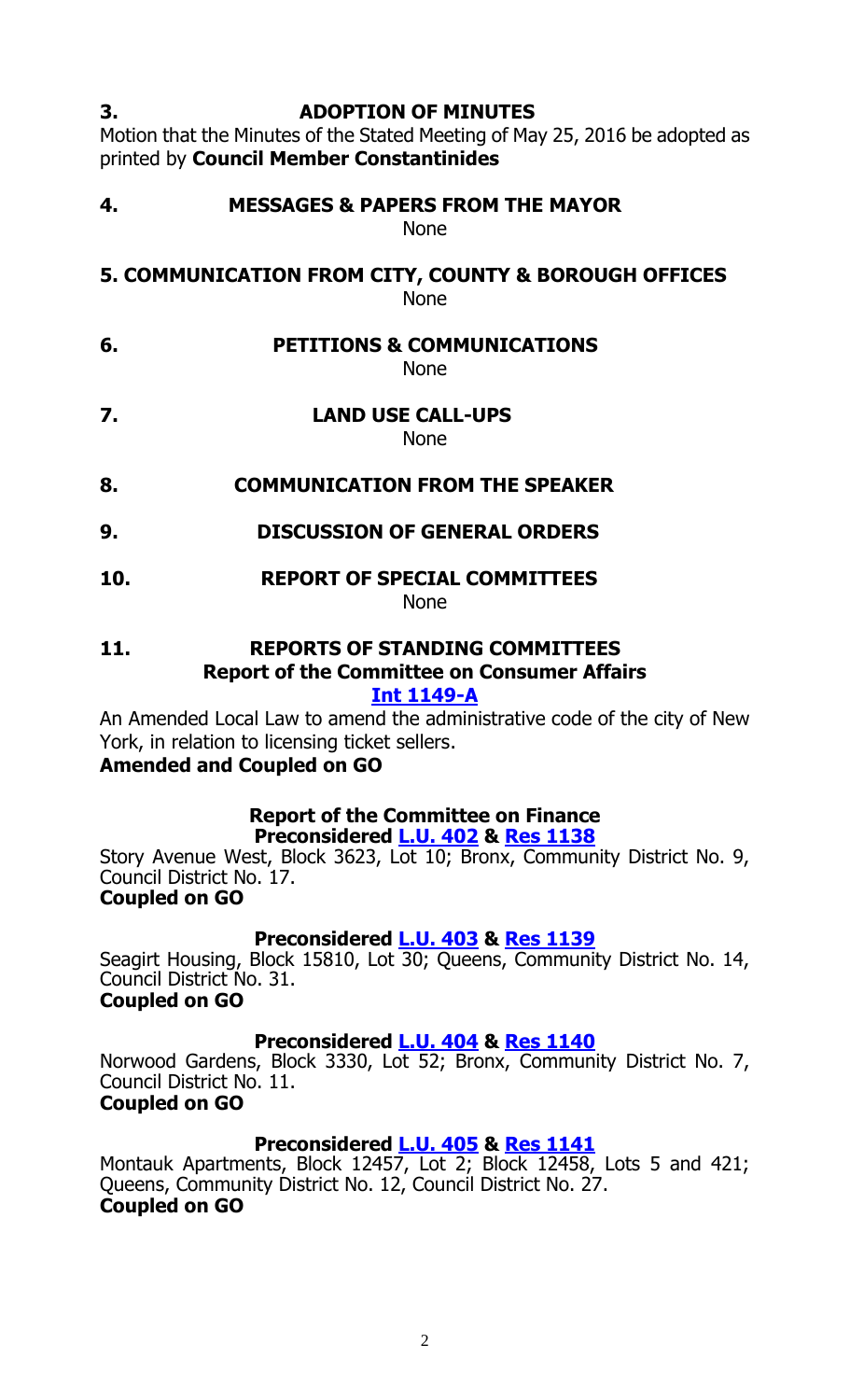#### **Preconsidered [L.U.](http://legistar.council.nyc.gov/LegislationDetail.aspx?ID=2761242&GUID=BFCF331A-4B80-4745-9681-208D0C03AE38&Options=ID|&Search=) 406 & Res [1142](http://legistar.council.nyc.gov/LegislationDetail.aspx?ID=2764910&GUID=F748BC6F-3F3F-42BF-B5A9-BF558C8C88D5&Options=ID|&Search=)**

523 Prospect Place, Block 1156, Lot 90; Brooklyn, Community District No. 8, Council District No. 35.

#### **Coupled on GO**

#### **Preconsidered [L.U.](http://legistar.council.nyc.gov/LegislationDetail.aspx?ID=2761243&GUID=66B32906-34E4-4F57-AA81-6DCE8C8DCD0D&Options=ID|&Search=) 407 & Res [1143](http://legistar.council.nyc.gov/LegislationDetail.aspx?ID=2764911&GUID=D578290D-2F23-4638-B2C0-E61B53033340&Options=ID|&Search=)**

565 Prospect Place, Block 1156, Lot 70; Brooklyn, Community District No. 8, Council District No. 35.

#### **Coupled on GO**

#### **Preconsidered [L.U.](http://legistar.council.nyc.gov/LegislationDetail.aspx?ID=2761246&GUID=63E75696-6CA1-4699-BF32-8C76EBE93B9C&Options=ID|&Search=) 408 & Res [1144](http://legistar.council.nyc.gov/LegislationDetail.aspx?ID=2764912&GUID=16832C89-B5C5-49EE-91A3-B707772F9FA2&Options=ID|&Search=)**

480 St. Marks Avenue, Block 1156, Lot 15; Brooklyn, Community District No. 8, Council District No. 35. **Coupled on GO**

**Preconsidered [L.U.](http://legistar.council.nyc.gov/LegislationDetail.aspx?ID=2761247&GUID=129791EB-5B28-4280-8110-B76DEB784CF4&Options=ID|&Search=) 409 & Res [1145](http://legistar.council.nyc.gov/LegislationDetail.aspx?ID=2764913&GUID=24DC0145-B373-42F9-ABD2-9C3DF6904702&Options=ID|&Search=)** 713 Classon Avenue, Block 1156, Lot 1; Brooklyn, Community District No. 8, Council District No. 35.

#### **Coupled on GO**

#### **Preconsidered [L.U.](http://legistar.council.nyc.gov/LegislationDetail.aspx?ID=2761248&GUID=F76557AA-E926-43D6-8F3D-9FC46096B6AE&Options=ID|&Search=) 410 & Res [1146](http://legistar.council.nyc.gov/LegislationDetail.aspx?ID=2764914&GUID=9918E716-4AA5-4CDD-BCBD-7E79894416B9&Options=ID|&Search=)**

545 Prospect Place, Block 1156, Lot 80; Brooklyn, Community District No. 8, Council District No. 35. **Coupled on GO**

#### **Preconsidered [L.U.](http://legistar.council.nyc.gov/LegislationDetail.aspx?ID=2761249&GUID=329812D9-1ED4-4696-A016-2250198E2C4E&Options=ID|&Search=) 411 & Res [1147](http://legistar.council.nyc.gov/LegislationDetail.aspx?ID=2764915&GUID=225E15F2-E51F-49E9-8AAC-A59D09057F39&Options=ID|&Search=)**

500 St. Marks Avenue, Block 1156, Lot 25; Brooklyn, Community District No. 8, Council District No. 35.

#### **Coupled on GO**

#### **Preconsidered [L.U.](http://legistar.council.nyc.gov/LegislationDetail.aspx?ID=2762766&GUID=A0A9C57F-C967-42A5-8A93-20C490B1AF00&Options=ID|&Search=) 412 & Res [1148](http://legistar.council.nyc.gov/LegislationDetail.aspx?ID=2764928&GUID=E0298894-F3CE-4E87-9602-682FEB1BA15B&Options=ID|&Search=)**

603 Pontiac Place, Block 2623, Lot 213; Bronx, Community District No. 1, Council District No. 8.

# **Coupled on GO**

#### **Report of the Committee on Housing and Buildings [Int 871-A](http://legistar.council.nyc.gov/LegislationDetail.aspx?ID=2404411&GUID=E9FA5622-7E3A-496B-ADB2-58FA61262689&Options=ID|&Search=0871)**

An Amended Local Law to amend the administrative code of the city of New York, the New York city plumbing code and the New York city building code, in relation to gender-neutral single-occupant bathrooms.

## **Amended and Coupled on GO**

#### **Report of the Committee on Land Use [L.U. 361](http://legistar.council.nyc.gov/LegislationDetail.aspx?ID=2703186&GUID=E3325BD9-F218-48F1-973A-2A8F79BD9466&Options=ID|&Search=)**

Application submitted by the Alliance for Downtown New York, the New York City Economic Development Corporation, and the New York City Department of City Planning pursuant to Section 201 of the New York City Charter, for an amendment of the Zoning Resolution of the City of New York, amending Article IX, Chapter 1 (the Special Lower Manhattan District) to allow increased retail uses in existing public plazas and arcades; Borough of Manhattan, Community Board 1, Council District 1. (**N 160166 ZRM**)

**Approved with Modifications and Referred to the City Planning Commission pursuant to Rule 11.70(b) of the Rules of the Council and Section 197-(d) of the New York City Charter.**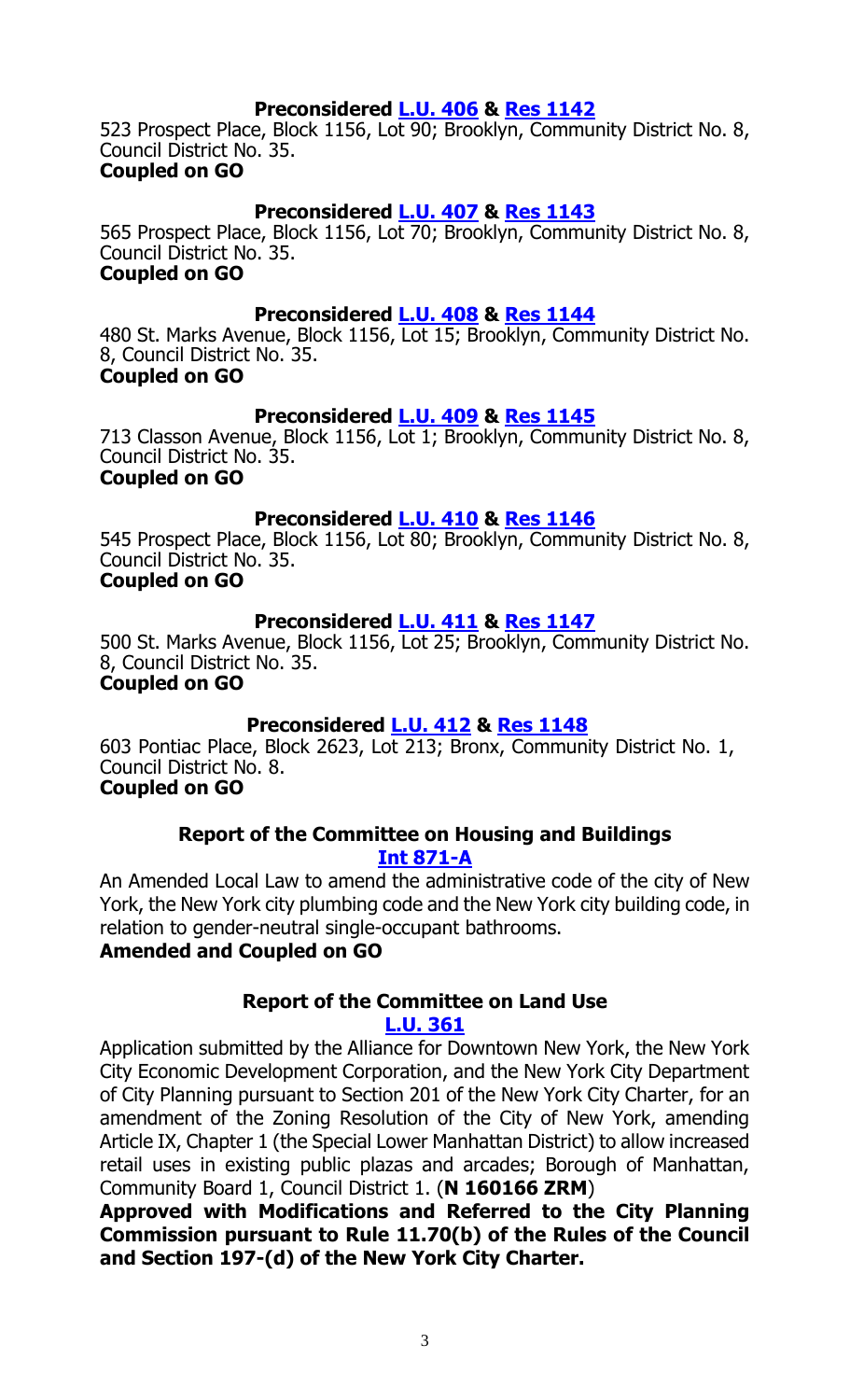### **[L.U. 378](http://legistar.council.nyc.gov/LegislationDetail.aspx?ID=2735389&GUID=13D8D22B-6BF2-4C2B-BAC3-D5488B3ECDDD&Options=ID|&Search=)**

Application No. **C 160138 ZMQ** submitted by the New York City Department of Housing Preservation and Development pursuant to Sections 197-c and 201 of the New York City Charter for an amendment of the Zoning Map, Section No. 10b, changing from a C4-2 District to a C4-5X District property located at Main Street and 41st Avenue, Borough of Queens, Community Board 7, Council District 20.

#### **Approved with Modifications and Referred to the City Planning Commission pursuant to Rule 11.70(b) of the Rules of the Council and Section 197-(d) of the New York City Charter.**

#### **[L.U. 379](http://legistar.council.nyc.gov/LegislationDetail.aspx?ID=2735390&GUID=9FD39F3E-AFBD-4F81-AC86-033197CD939F&Options=ID|&Search=)**

Application No. **N 160139 ZRQ** submitted by the Department of City Planning pursuant to Section 201 of the New York City Charter, for an amendment of the Zoning Resolution of the City of New York, to establish a Mandatory Inclusionary Housing area on property located at property located at Main Street and 41st Avenue, Borough of Queens, Community Board 7, Council District 20.

#### **Approved with Modifications and Referred to the City Planning Commission pursuant to Rule 11.70(b) of the Rules of the Council and Section 197-(d) of the New York City Charter.**

## **[L.U. 380](http://legistar.council.nyc.gov/LegislationDetail.aspx?ID=2735391&GUID=EAEAC3F1-4CF4-4674-BACC-418C191749E1&Options=ID|&Search=)**

Application No. **C 160140 ZSQ** submitted by the New York City Department of Housing Preservation and Development pursuant to Sections 197-c and 201 of the New York City Charter for the grant of a special permit pursuant to Section 74-52 of the Zoning Resolution to allow an attended public parking garage with a maximum capacity of 229 spaces on a portion of the ground floor and cellar level of a proposed mixed use development on property located at 133-45 41st Avenue (Block 5037, Lots 64 & 65), in a C4-5X District, Borough of Queens, Community Board 7, Council District 20. This application is subject to review and action by the Land Use Committee only if appealed to the Council pursuant to Charter Section 197-d(b)(2) or called up by vote of the Council pursuant to Charter Section 197-d(b)(3).

**Approved with Modifications and Referred to the City Planning Commission pursuant to Rule 11.70(b) of the Rules of the Council and Section 197-(d) of the New York City Charter.**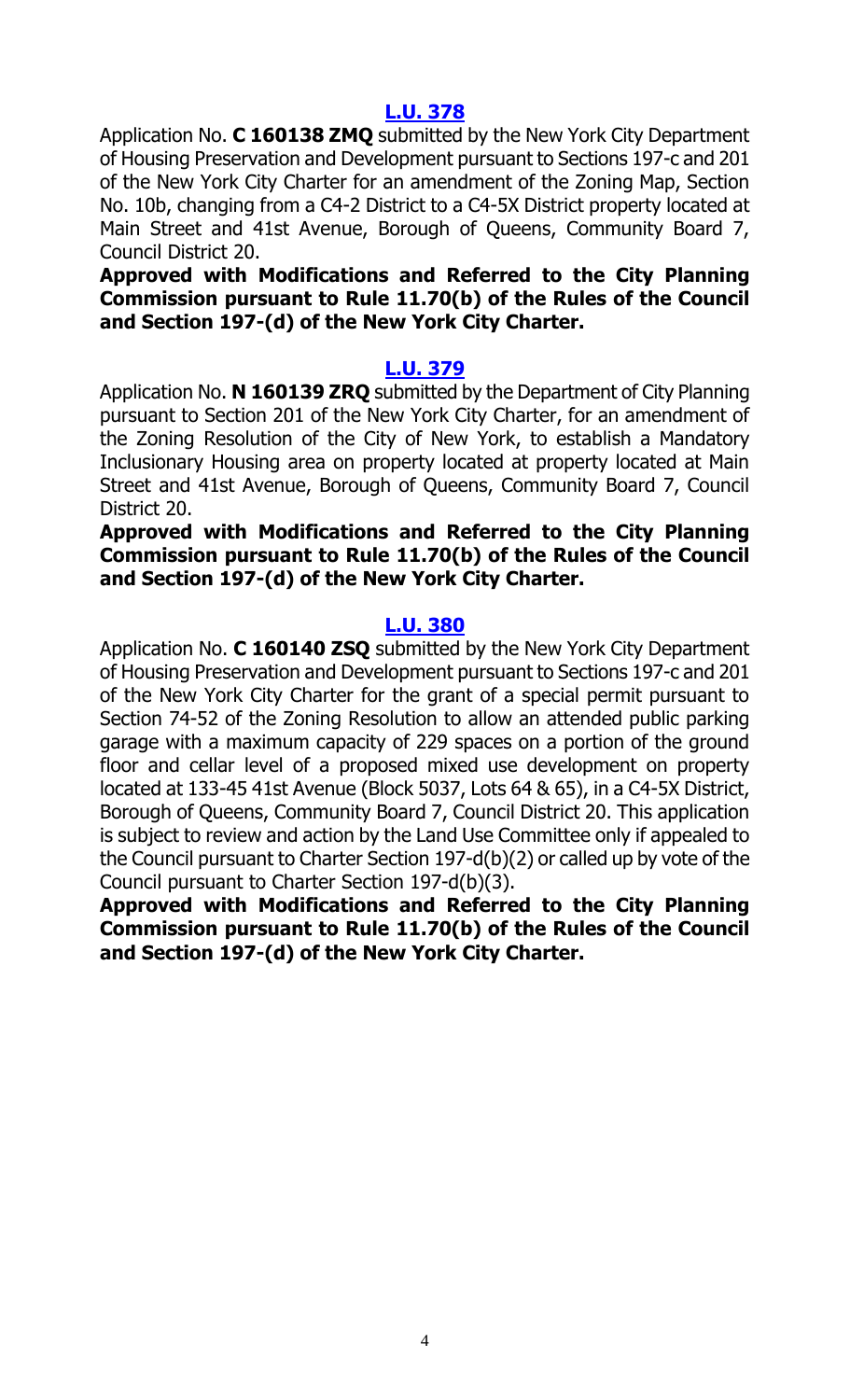### **[L.U. 381](http://legistar.council.nyc.gov/LegislationDetail.aspx?ID=2735392&GUID=404627A6-F071-433A-940D-9A097A148C85&Options=ID|&Search=)**

Application No. **C 160141 ZSQ** submitted by the New York City Department of Housing Preservation and Development pursuant to Sections 197-c and 201 of the New York City Charter for the grant of a special permit pursuant to Section 74-681 of the Zoning Resolution to allow that portion of the right-ofway or yard where railroad or transit use has been permanently discontinued or terminated to be included in the lot area, in connection with a proposed mixed-use development on property located at 133-45 41st Avenue (Block 5037, Lots 64 & 65), in a C4-5X District, Borough of Queens, Community Board 7, Council District 20. This application is subject to review and action by the Land Use Committee only if appealed to the Council pursuant to Charter Section 197-d(b)(2) or called up by vote of the Council pursuant to Charter Section 197-d(b)(3).

#### **Approved with Modifications and Referred to the City Planning Commission pursuant to Rule 11.70(b) of the Rules of the Council and Section 197-(d) of the New York City Charter.**

#### **[L.U. 382](http://legistar.council.nyc.gov/LegislationDetail.aspx?ID=2735393&GUID=127973EE-5A4D-4298-8080-1FF581CF9058&Options=ID|&Search=)**

Application No. **C 160143 HAQ** submitted by the New York City Department of Housing Preservation and Development pursuant to Article 16 of the General Municipal Law of New York State approval of an urban development action area designation and project, and pursuant to Section 197-c of the New York City Charter for approval of the disposition of property located at 133-45 41st Avenue (Block 5037, Lots 64 & 65), Borough of Queens, Community Board 7, Council District 20.

**Approved with Modifications and Referred to the City Planning Commission pursuant to Rule 11.70(b) of the Rules of the Council and Section 197-(d) of the New York City Charter.**

#### **[L.U. 383](http://legistar.council.nyc.gov/LegislationDetail.aspx?ID=2735394&GUID=EF42EA21-6797-414A-A448-1273DEB85E33&Options=Advanced&Search=) & Res [1149](http://legistar.council.nyc.gov/LegislationDetail.aspx?ID=2762008&GUID=37914E2A-CDE0-4637-B951-EA3447BBCA92&Options=ID|&Search=)**

Application No. **20165452 HKK** (N 160255 HKK) pursuant to Section 3020 of the New York City Charter, concerning the designation by the Landmarks Preservation Commission of the East New York Savings Bank, Parkway Branch Building (Block 1390, Lot 44), as an historic landmark, Borough of Brooklyn, Community Board 8, Council District 37.

# **Coupled on GO**

# **[L.U. 388](http://legistar.council.nyc.gov/LegislationDetail.aspx?ID=2735399&GUID=8046ADF5-B7EF-4D6F-A2E7-CA52FED7EBD1&Options=Advanced&Search=) & Res [1150](http://legistar.council.nyc.gov/LegislationDetail.aspx?ID=2762009&GUID=A9E887FE-1BF6-4779-8837-46BC810D6590&Options=ID|&Search=)**

Application No. **20165592 HAX** submitted by the New York City Department of Housing Preservation and Development for an exemption from real property taxation and termination of a prior tax exemption for property located at Block 3132, Lot 1; Block 3138, Lot 1; Block 3139, Lots 1 and 19; Block 3140, Lot 7; Borough of the Bronx, Community Board 1, Council District 15. This matter is subject to Council review and action at the request of HPD and pursuant to Sections 125(1)(a-3) and 577 of the Private Housing Finance Law.

## **Coupled on GO**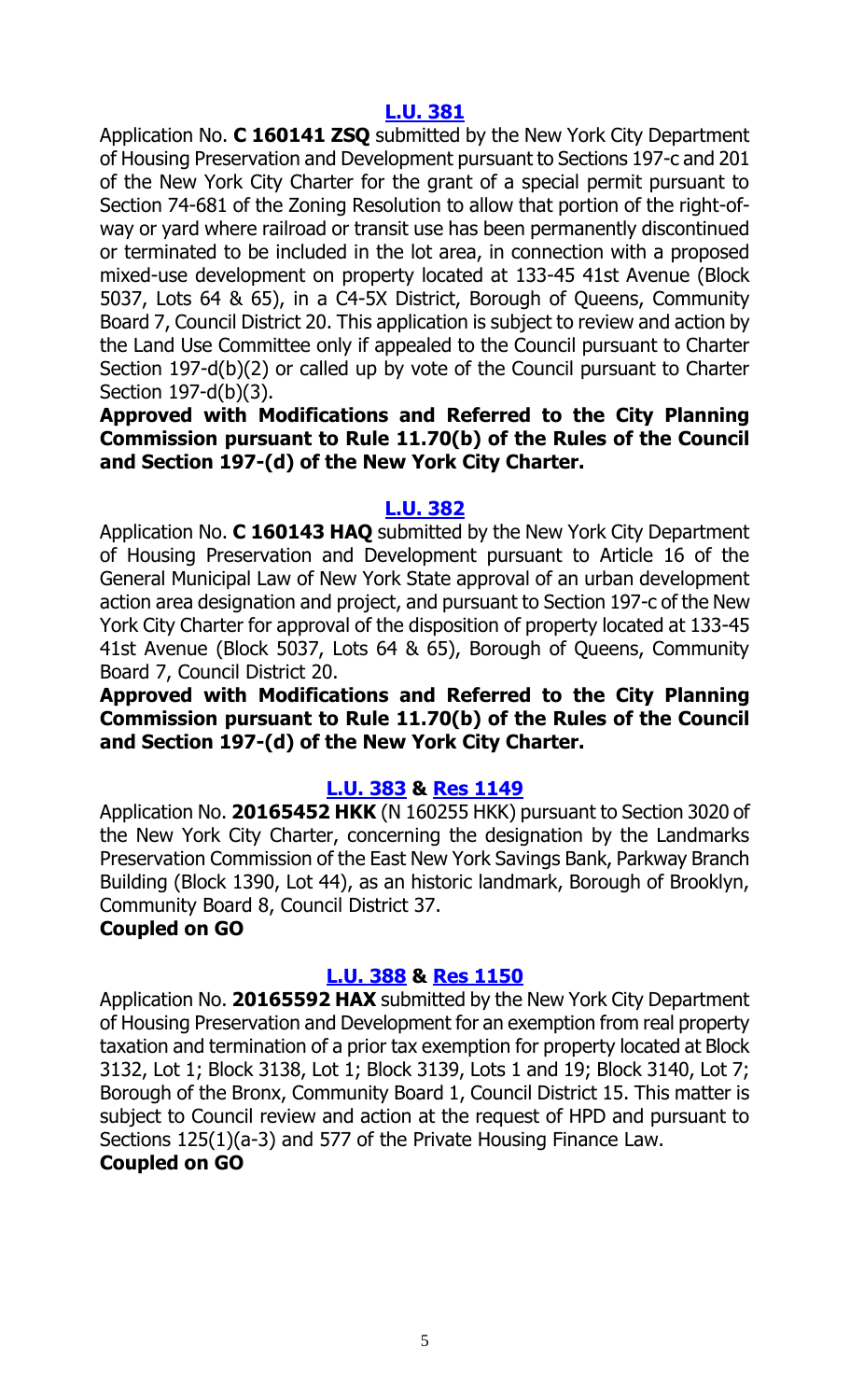#### **Report of the Committee on Rules, Privileges and Elections [M 411](http://legistar.council.nyc.gov/LegislationDetail.aspx?ID=2745778&GUID=1B0C8A38-4A61-484D-8DB7-EDA4D8EBBE08&Options=ID|&Search=)**

Report of the Committee on Rules, Privileges and Elections approving the appointment by the Mayor of

#### **Larry Dais**

As a Commissioner of the New York City Civil Service Commission

The Committee on Rules, Privileges and Elections respectfully reports:

Pursuant to §§ 31 and 813 of the *New York City Charter*, the Committee on Rules, Privileges and Elections, hereby approves the appointment by the Mayor of Larry Dais as a Commissioner of the New York City Civil Service Commission to serve for the remainder of a six-year term expiring on March 21, 2019.

The matter was referred to the Committee on June 9, 2016.

# **Res [1151](http://legistar.council.nyc.gov/LegislationDetail.aspx?ID=2764917&GUID=4D042331-D411-4A42-B2C1-A82CC6F3594F&Options=ID|&Search=)**

#### **RESOLUTION APPROVING THE APPOINTMENT BY THE MAYOR OF LARRY DAIS AS A COMMISSIONER OF THE NEW YORK CITY CIVIL SERVICE COMMISSION**

By Council Member Lander:

RESOLVED, that pursuant to §§ 31 and 813 of the New York City Charter, the Council does hereby approve the appointment by the Mayor of Larry Dais as a Commissioner of the New York City Civil Service Commission for the remainder of a six-year term expiring on March 21, 2019.

#### **COUPLED ON GO**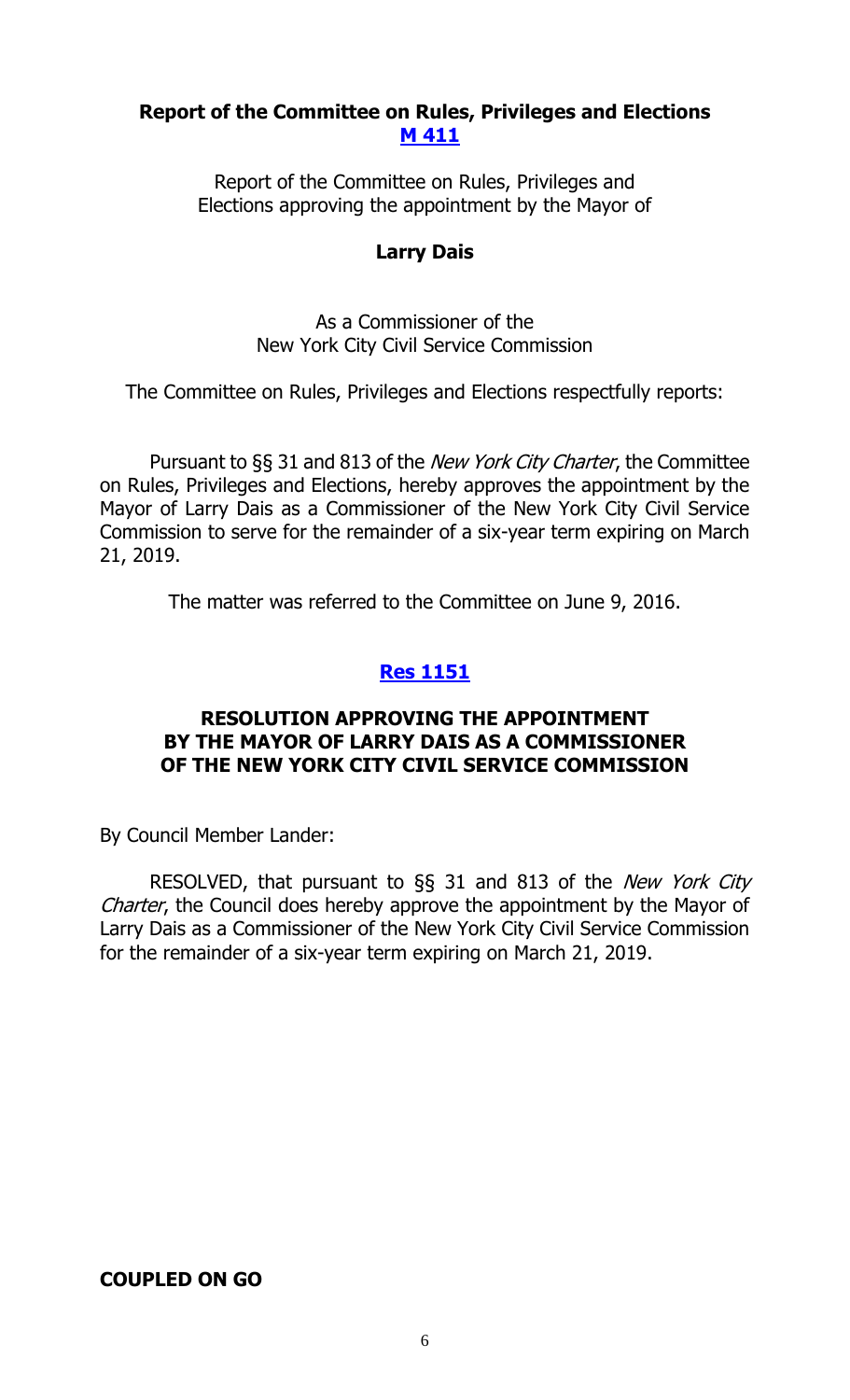#### **[M 412](http://legistar.council.nyc.gov/LegislationDetail.aspx?ID=2745779&GUID=9021FBC9-3B07-4856-A70D-B83A5CB7D8FC&Options=ID|&Search=)**

Report of the Committee on Rules, Privileges and Elections approving the appointment by the Mayor of

#### **Allen Cappelli**

As a Commissioner of the New York City Civil Service Commission

The Committee on Rules, Privileges and Elections respectfully reports:

Pursuant to §§ 31 and 813 of the *New York City Charter*, the Committee on Rules, Privileges and Elections, hereby approves the appointment by the Mayor of Allen Cappelli as a Commissioner of the New York City Civil Service Commission to serve for the remainder of a six-year term expiring on March 21, 2021.

The matter was referred to the Committee on June 9, 2016.

## **Res [1152](http://legistar.council.nyc.gov/LegislationDetail.aspx?ID=2764918&GUID=ABA1E155-4C9D-4447-9A00-3E2127EA355C&Options=ID|&Search=)**

#### **RESOLUTION APPROVING THE APPOINTMENT BY THE MAYOR OF ALLEN CAPPELLI AS A COMMISSIONER OF THE NEW YORK CITY CIVIL SERVICE COMMISSION**

By Council Member Lander:

RESOLVED, that pursuant to §§ 31 and 813 of the New York City Charter, the Council does hereby approve the appointment by the Mayor of Allen Cappelli as a Commissioner of the New York City Civil Service Commission for the remainder of a six-year term expiring on March 21, 2021.

#### **COUPLED ON GO**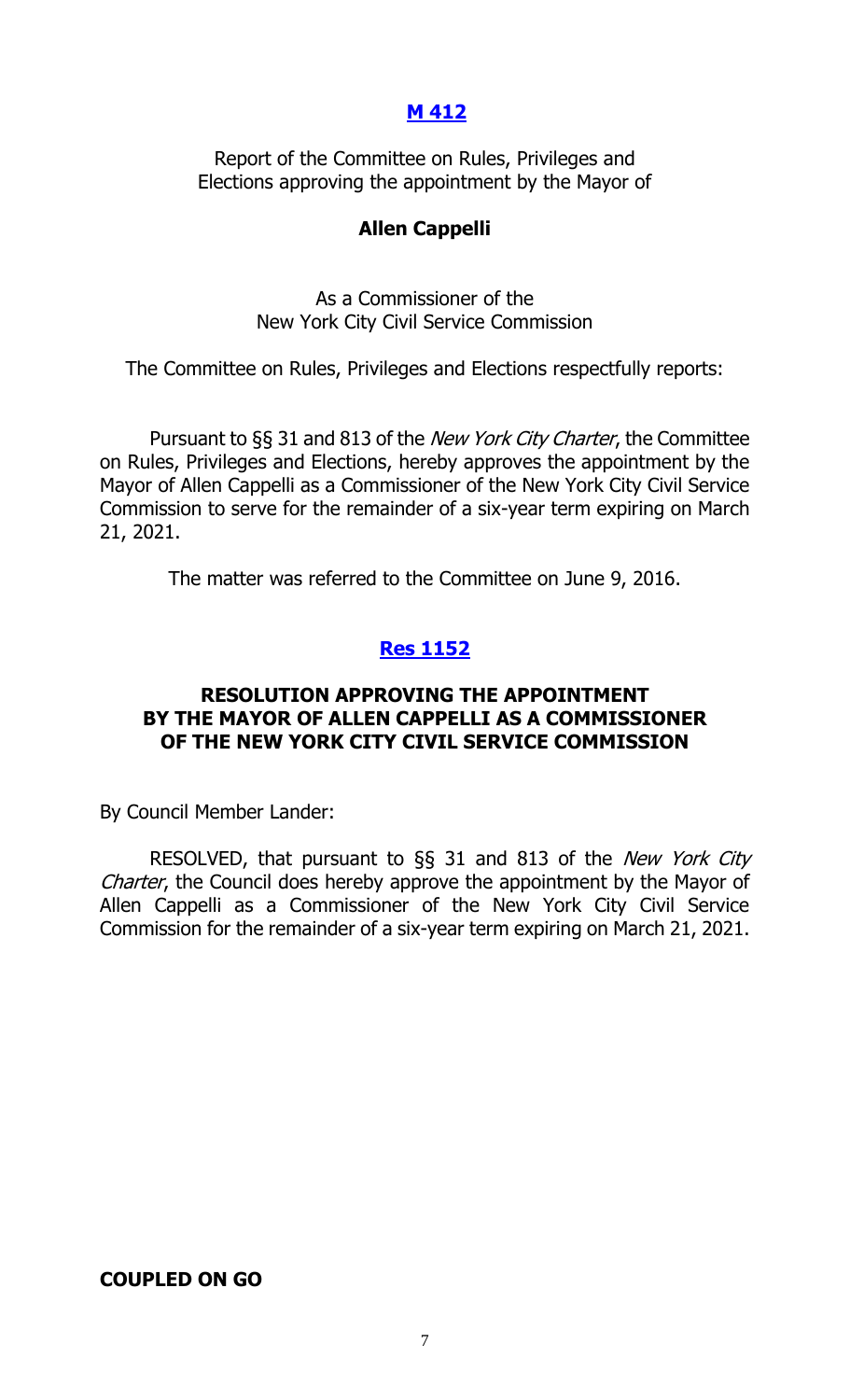#### **[M 415](http://legistar.council.nyc.gov/LegislationDetail.aspx?ID=2750669&GUID=4905E4E0-D677-4B03-8E06-6F1E04ECDA2F&Options=ID|&Search=)**

Report of the Committee on Rules, Privileges and Elections approving the appointment of

#### **Rosanna Vargas**

As the Bronx County Democratic Commissioner of Elections

The Committee on Rules, Privileges and Elections respectfully reports:

Pursuant to § 3-204 of the *New York State Election Law*, the Committee on Rules, Privileges and Elections, hereby approves the appointment by the Council of Rosanna Vargas as the Bronx County Democratic Commissioner of Elections to serve the remainder of a four-year term that began on January 1, 2013 and ends December 31, 2016.

This matter was referred to the Committee on June 14, 2016.

# **Res [1153](http://legistar.council.nyc.gov/LegislationDetail.aspx?ID=2764916&GUID=012872F0-BBB1-4BFB-A0B3-3AE7DAD8A570&Options=ID|&Search=)**

#### **RESOLUTION APPROVING THE APPOINTMENT BY THE COUNCIL OF ROSANNA VARGAS AS THE BRONX COUNTY DEMOCRATIC COMMISSIONER OF ELECTIONS**

By Council Member Lander:

RESOLVED, that pursuant to § 3-204 of the New York State Election Law, the Council does hereby approve the appointment of Rosanna Vargas as the Bronx County Democratic Commissioner of Elections to serve for the remainder of a four-year term that began on January 1, 2013 and ends December 31, 2016.

#### **COUPLED ON GO**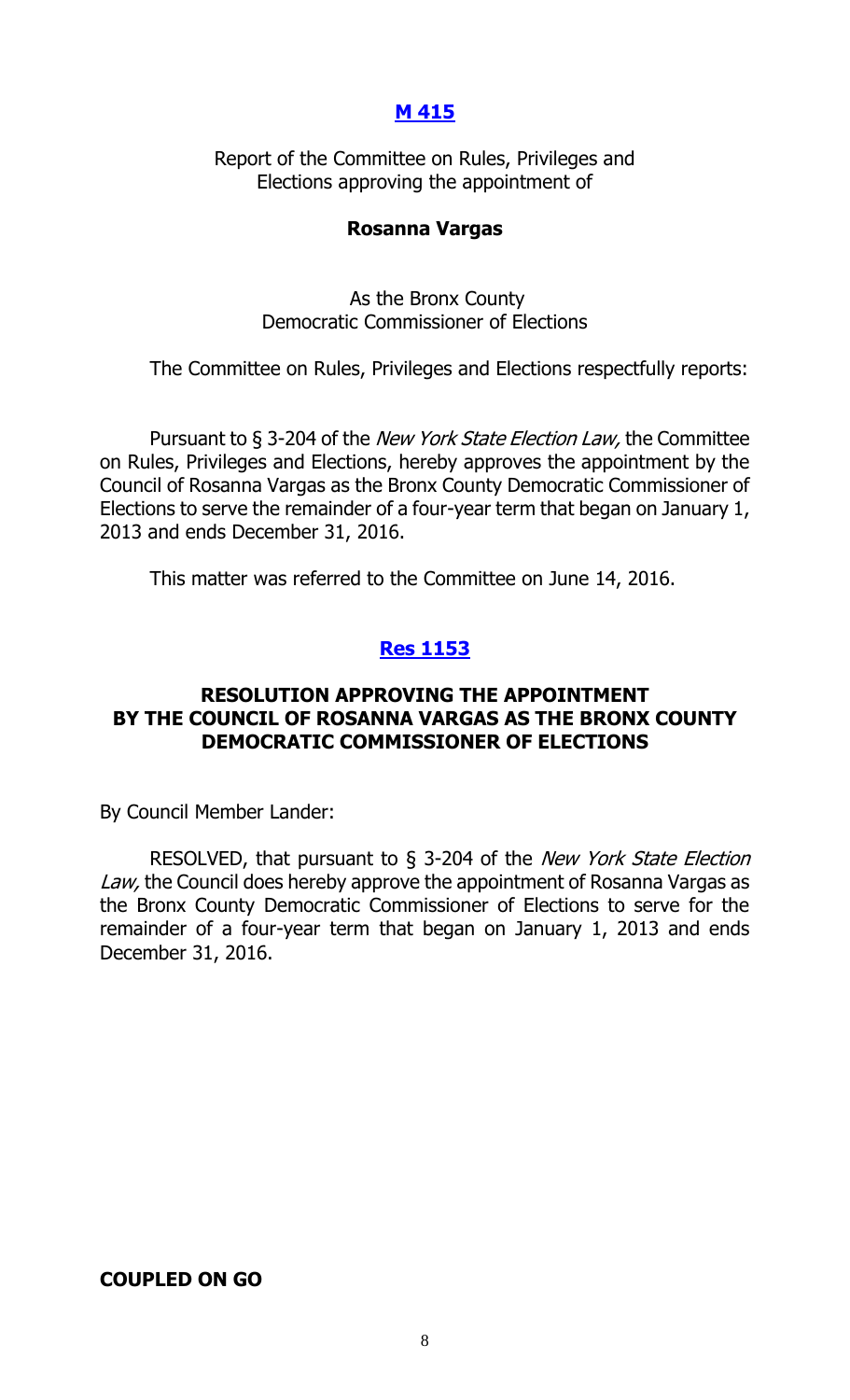#### **Report of the Committee on Sanitation and Solid Waste Management Preconsidered Int [1223](http://legistar.council.nyc.gov/LegislationDetail.aspx?ID=2761187&GUID=6AD5229A-561A-4B56-ACF9-3FC8F0C89AB7&Options=ID|&Search=)**

A Local Law to amend the administrative code of the city of New York, in relation to reducing the use of carryout bags. **Coupled on GO**

# **Report of the Committee on Small Business [Int 851-B](http://legistar.council.nyc.gov/LegislationDetail.aspx?ID=2386568&GUID=A9BB6E4B-5E2C-442A-814B-E9AD1AFA880E&Options=ID%7c&Search=0851)**

An Amended Local Law to amend the administrative code of the city of New York, in relation to curtailing harassment of small businesses and other nonresidential tenants.

# **Amended and Coupled on GO**

#### **Report of the Committee on Technology [Int 868-A](http://legistar.council.nyc.gov/LegislationDetail.aspx?ID=2404401&GUID=115ECB17-D5D7-4497-8F18-685923A25157&Options=ID|&Search=0868)**

An Amended Local Law to amend the administrative code of the city of New York, in relation to reporting on the implementation of next generation 911. **Amended and Coupled on GO**

# **Report of the Committee on Women's Issues**

**[Int 1122-A](http://legistar.council.nyc.gov/LegislationDetail.aspx?ID=2637117&GUID=4D97B9EE-4986-4B87-B846-2E52A329695A&Options=Advanced&Search=)**

An Amended Local Law to amend the administrative code of the city of New York, in relation to requiring that the department of correction issue feminine hygiene products to inmates.

## **Amended and Coupled on GO**

#### **[Int 1123-A](http://legistar.council.nyc.gov/LegislationDetail.aspx?ID=2637112&GUID=31322AF8-376A-4D7F-93B2-4243BA5E4181&Options=Advanced&Search=)**

An Amended Local Law to amend the administrative code of the city of New York, in relation to the provision of feminine hygiene products.

# **Amended and Coupled on GO**

# **[Int 1128-A](http://legistar.council.nyc.gov/LegislationDetail.aspx?ID=2637114&GUID=834E4DFC-7F14-4E1E-812F-2CD862A4FC1D&Options=Advanced&Search=)**

An Amended Local Law to amend the administrative code of the city of New York, in relation to the provision of feminine hygiene products in schools. **Amended and Coupled on GO**

## **12. GENERAL ORDER CALENDAR [L.U. 361](http://legistar.council.nyc.gov/LegislationDetail.aspx?ID=2703186&GUID=E3325BD9-F218-48F1-973A-2A8F79BD9466&Options=Advanced&Search=) & Res [1154](http://legistar.council.nyc.gov/LegislationDetail.aspx?ID=2761990&GUID=13F415CA-6C7E-443E-9120-4D64601A27E4&Options=ID|&Search=)**

Application submitted by the Alliance for Downtown New York, the New York City Economic Development Corporation, and the New York City Department of City Planning pursuant to Section 201 of the New York City Charter, for an amendment of the Zoning Resolution of the City of New York, amending Article IX, Chapter 1 (the Special Lower Manhattan District) to allow increased retail uses in existing public plazas and arcades; Borough of Manhattan, Community Board 1, Council District 1. (**N 160166 ZRM**)

# **Coupled on GO**

# **[L.U. 378](http://legistar.council.nyc.gov/LegislationDetail.aspx?ID=2735389&GUID=13D8D22B-6BF2-4C2B-BAC3-D5488B3ECDDD&Options=Advanced&Search=) & Res [1155](http://legistar.council.nyc.gov/LegislationDetail.aspx?ID=2761991&GUID=6AB5B4B3-FD53-4787-9B19-3347B1E609D8&Options=ID|&Search=)**

Application No. **C 160138 ZMQ** submitted by the New York City Department of Housing Preservation and Development pursuant to Sections 197-c and 201 of the New York City Charter for an amendment of the Zoning Map, Section No. 10b, changing from a C4-2 District to a C4-5X District property located at Main Street and 41st Avenue, Borough of Queens, Community Board 7, Council District 20.

# **Coupled on GO**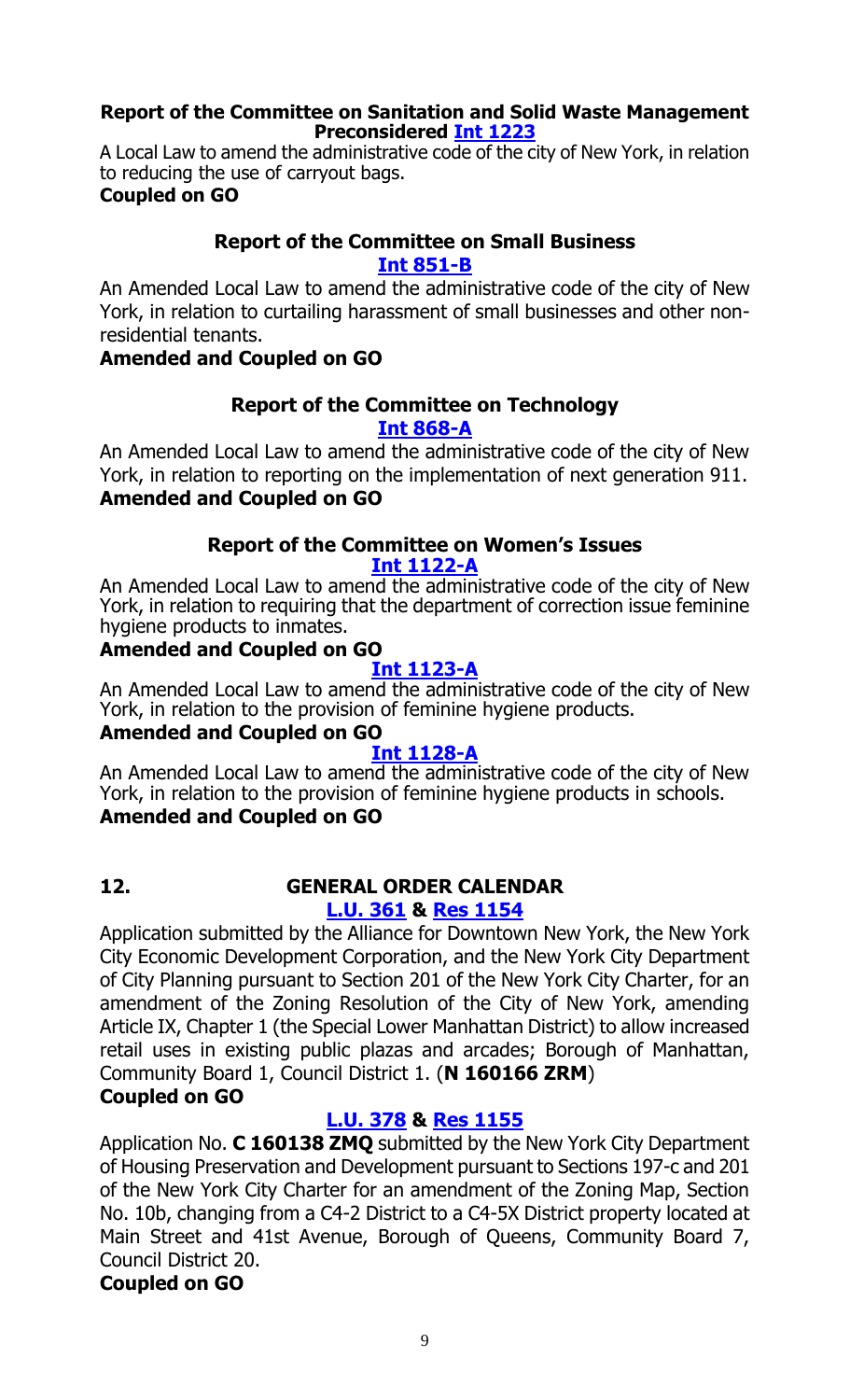# **[L.U. 379](http://legistar.council.nyc.gov/LegislationDetail.aspx?ID=2735390&GUID=9FD39F3E-AFBD-4F81-AC86-033197CD939F&Options=Advanced&Search=) & Res [1156](http://legistar.council.nyc.gov/LegislationDetail.aspx?ID=2761992&GUID=2B9134F2-AA7F-4F93-A6DB-884F4439464C&Options=ID|&Search=)**

Application No. **N 160139 ZRQ** submitted by the Department of City Planning pursuant to Section 201 of the New York City Charter, for an amendment of the Zoning Resolution of the City of New York, to establish a Mandatory Inclusionary Housing area on property located at property located at Main Street and 41st Avenue, Borough of Queens, Community Board 7, Council District 20.

## **Coupled on GO**

# **[L.U. 380](http://legistar.council.nyc.gov/LegislationDetail.aspx?ID=2735391&GUID=EAEAC3F1-4CF4-4674-BACC-418C191749E1&Options=Advanced&Search=) & Res [1157](http://legistar.council.nyc.gov/LegislationDetail.aspx?ID=2761993&GUID=4EE1D8D0-1D9D-4CD7-AF95-3E78471BD6E6&Options=ID|&Search=)**

Application No. **C 160140 ZSQ** submitted by the New York City Department of Housing Preservation and Development pursuant to Sections 197-c and 201 of the New York City Charter for the grant of a special permit pursuant to Section 74-52 of the Zoning Resolution to allow an attended public parking garage with a maximum capacity of 229 spaces on a portion of the ground floor and cellar level of a proposed mixed use development on property located at 133-45 41st Avenue (Block 5037, Lots 64 & 65), in a C4-5X District, Borough of Queens, Community Board 7, Council District 20. This application is subject to review and action by the Land Use Committee only if appealed to the Council pursuant to Charter Section 197-d(b)(2) or called up by vote of the Council pursuant to Charter Section 197-d(b)(3).

# **Coupled on GO**

## **[L.U. 381](http://legistar.council.nyc.gov/LegislationDetail.aspx?ID=2735392&GUID=404627A6-F071-433A-940D-9A097A148C85&Options=Advanced&Search=) & Res [1158](http://legistar.council.nyc.gov/LegislationDetail.aspx?ID=2761994&GUID=9C803BA5-8459-4EA0-910D-900BE5A801C9&Options=ID|&Search=)**

Application No. **C 160141 ZSQ** submitted by the New York City Department of Housing Preservation and Development pursuant to Sections 197-c and 201 of the New York City Charter for the grant of a special permit pursuant to Section 74-681 of the Zoning Resolution to allow that portion of the right-ofway or yard where railroad or transit use has been permanently discontinued or terminated to be included in the lot area, in connection with a proposed mixed-use development on property located at 133-45 41st Avenue (Block 5037, Lots 64 & 65), in a C4-5X District, Borough of Queens, Community Board 7, Council District 20. This application is subject to review and action by the Land Use Committee only if appealed to the Council pursuant to Charter Section 197-d(b)(2) or called up by vote of the Council pursuant to Charter Section 197-d(b)(3).

#### **Coupled on GO**

#### **[L.U. 382](http://legistar.council.nyc.gov/LegislationDetail.aspx?ID=2735393&GUID=127973EE-5A4D-4298-8080-1FF581CF9058&Options=Advanced&Search=) & Res [1159](http://legistar.council.nyc.gov/LegislationDetail.aspx?ID=2762007&GUID=6AB990A4-8EE2-4879-8843-EC0903CEA536&Options=ID|&Search=)**

Application No. **C 160143 HAQ** submitted by the New York City Department of Housing Preservation and Development pursuant to Article 16 of the General Municipal Law of New York State approval of an urban development action area designation and project, and pursuant to Section 197-c of the New York City Charter for approval of the disposition of property located at 133-45 41st Avenue (Block 5037, Lots 64 & 65), Borough of Queens, Community Board 7, Council District 20.

# **Coupled on GO**

Commissioner of Deeds **Coupled on GO**

**Roll Call**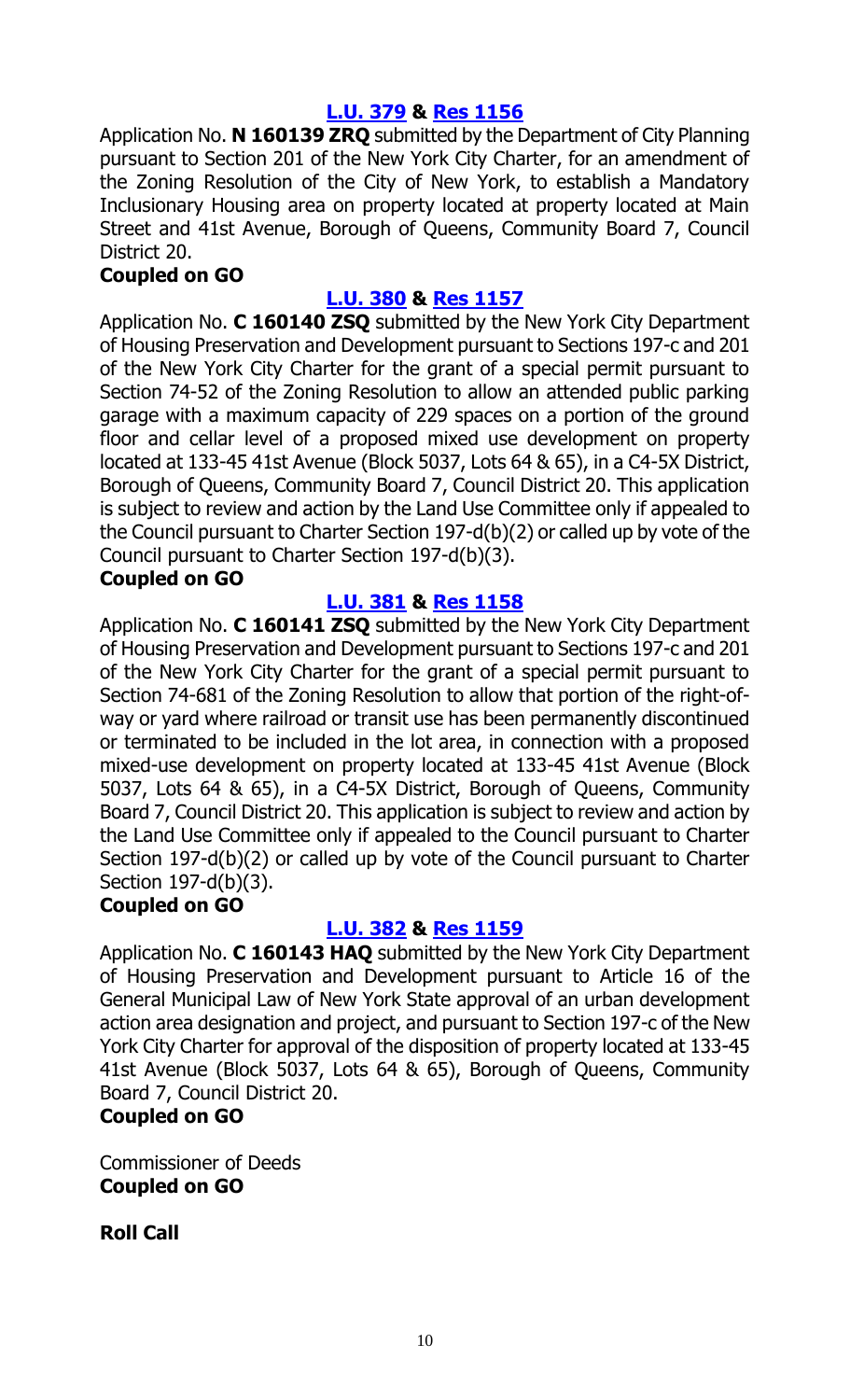#### **COUPLED ON GENERAL ORDER CALENDAR Consumer Affairs**

**[Int 1149-A](http://legistar.council.nyc.gov/LegislationDetail.aspx?ID=2636744&GUID=A89889F4-E19D-4746-A27A-7157E61609B4&Options=Advanced&Search=) -** Licensing ticket sellers. **A and GO**

**Finance**

**Preconsidered [L.U.](http://legistar.council.nyc.gov/LegislationDetail.aspx?ID=2761218&GUID=CCEB2572-2EC0-4EF9-89AC-0E2F2D26B019&Options=ID%7c&Search=) 402 & Res [1138](http://legistar.council.nyc.gov/LegislationDetail.aspx?ID=2764906&GUID=0122E86D-EFFC-427A-9448-59D67F7171A3&Options=ID|&Search=) -** Story Avenue West, Bronx, Community District No. 9, Council District No. 17. **GO**

**Preconsidered [L.U.](http://legistar.council.nyc.gov/LegislationDetail.aspx?ID=2761234&GUID=14D62851-72F0-4204-A2B3-BA9F4C1B128F&Options=ID|&Search=) 403 & Res [1139](http://legistar.council.nyc.gov/LegislationDetail.aspx?ID=2764907&GUID=25126E39-2497-4248-9E1E-527D24707345&Options=ID|&Search=) -** Seagirt Housing, Queens, Community District No. 14, Council District No. 31.

**GO**

**Preconsidered [L.U.](http://legistar.council.nyc.gov/LegislationDetail.aspx?ID=2761235&GUID=68A50FFA-67C7-460A-9F4D-70A90227E922&Options=ID|&Search=) 404 & Res [1140](http://legistar.council.nyc.gov/LegislationDetail.aspx?ID=2764908&GUID=4D846F53-5B1E-4421-8828-9BDB5888118B&Options=ID|&Search=) -** Norwood Gardens, Bronx, Community District No. 7, Council District No. 11. **GO**

**Preconsidered [L.U.](http://legistar.council.nyc.gov/LegislationDetail.aspx?ID=2761236&GUID=C3928E4C-CC62-4ACA-A1A5-E05C102F11D7&Options=ID|&Search=) 405 & Res [1141](http://legistar.council.nyc.gov/LegislationDetail.aspx?ID=2764909&GUID=794416B5-6BEB-428F-9CBA-1456F4B445CB&Options=ID|&Search=) -** Montauk Apartments, Queens, Community District No. 12, Council District No. 27. **GO**

**Preconsidered [L.U.](http://legistar.council.nyc.gov/LegislationDetail.aspx?ID=2761242&GUID=BFCF331A-4B80-4745-9681-208D0C03AE38&Options=ID|&Search=) 406 & Res [1142](http://legistar.council.nyc.gov/LegislationDetail.aspx?ID=2764910&GUID=F748BC6F-3F3F-42BF-B5A9-BF558C8C88D5&Options=ID|&Search=)** - 523 Prospect Place, Brooklyn, Community District No. 8, Council District No. 35.

#### **GO**

**Preconsidered [L.U.](http://legistar.council.nyc.gov/LegislationDetail.aspx?ID=2761243&GUID=66B32906-34E4-4F57-AA81-6DCE8C8DCD0D&Options=ID|&Search=) 407 & Res [1143](http://legistar.council.nyc.gov/LegislationDetail.aspx?ID=2764911&GUID=D578290D-2F23-4638-B2C0-E61B53033340&Options=ID|&Search=) -** 565 Prospect Place, Brooklyn, Community District No. 8, Council District No. 35. **GO**

**Preconsidered [L.U.](http://legistar.council.nyc.gov/LegislationDetail.aspx?ID=2761246&GUID=63E75696-6CA1-4699-BF32-8C76EBE93B9C&Options=ID|&Search=) 408 & Res [1144](http://legistar.council.nyc.gov/LegislationDetail.aspx?ID=2764912&GUID=16832C89-B5C5-49EE-91A3-B707772F9FA2&Options=ID|&Search=) -** 480 St. Marks Avenue, Brooklyn, Community District No. 8, Council District No. 35.

**GO**

**Preconsidered [L.U.](http://legistar.council.nyc.gov/LegislationDetail.aspx?ID=2761247&GUID=129791EB-5B28-4280-8110-B76DEB784CF4&Options=ID|&Search=) 409 & Res [1145](http://legistar.council.nyc.gov/LegislationDetail.aspx?ID=2764913&GUID=24DC0145-B373-42F9-ABD2-9C3DF6904702&Options=ID|&Search=) -** 713 Classon Avenue, Brooklyn, Community District No. 8, Council District No. 35. **GO**

**Preconsidered [L.U.](http://legistar.council.nyc.gov/LegislationDetail.aspx?ID=2761248&GUID=F76557AA-E926-43D6-8F3D-9FC46096B6AE&Options=ID|&Search=) 410 & Res [1146](http://legistar.council.nyc.gov/LegislationDetail.aspx?ID=2764914&GUID=9918E716-4AA5-4CDD-BCBD-7E79894416B9&Options=ID|&Search=) -** 545 Prospect Place, Brooklyn, Community District No. 8, Council District No. 35. **GO**

**Preconsidered [L.U.](http://legistar.council.nyc.gov/LegislationDetail.aspx?ID=2761249&GUID=329812D9-1ED4-4696-A016-2250198E2C4E&Options=ID|&Search=) 411 & Res [1147](http://legistar.council.nyc.gov/LegislationDetail.aspx?ID=2764915&GUID=225E15F2-E51F-49E9-8AAC-A59D09057F39&Options=ID|&Search=) -** 500 St. Marks Avenue, Brooklyn, Community District No. 8, Council District No. 35.

**GO**

**Preconsidered [L.U.](http://legistar.council.nyc.gov/LegislationDetail.aspx?ID=2762766&GUID=A0A9C57F-C967-42A5-8A93-20C490B1AF00&Options=ID|&Search=) 412 & Res [1148](http://legistar.council.nyc.gov/LegislationDetail.aspx?ID=2764928&GUID=E0298894-F3CE-4E87-9602-682FEB1BA15B&Options=ID|&Search=) -** 603 Pontiac Place, Bronx, Community District No. 1, Council District No. 8. **GO**

# **Housing and Buildings**

**[Int 871-A](http://legistar.council.nyc.gov/LegislationDetail.aspx?ID=2404411&GUID=E9FA5622-7E3A-496B-ADB2-58FA61262689&Options=ID|&Search=0871) -** Gender-neutral single-occupant bathrooms. **A and GO**

# **Land Use**

**[L.U. 383](http://legistar.council.nyc.gov/LegislationDetail.aspx?ID=2735394&GUID=EF42EA21-6797-414A-A448-1273DEB85E33&Options=Advanced&Search=) & Res [1149](http://legistar.council.nyc.gov/LegislationDetail.aspx?ID=2762008&GUID=37914E2A-CDE0-4637-B951-EA3447BBCA92&Options=ID|&Search=) -** App. **20165452 HKK,** East New York Savings Bank, Brooklyn, Community Board 8, Council District 37.

**GO**

**[L.U. 388](http://legistar.council.nyc.gov/LegislationDetail.aspx?ID=2735399&GUID=8046ADF5-B7EF-4D6F-A2E7-CA52FED7EBD1&Options=Advanced&Search=) & Res [1150](http://legistar.council.nyc.gov/LegislationDetail.aspx?ID=2762009&GUID=A9E887FE-1BF6-4779-8837-46BC810D6590&Options=ID|&Search=) -** App. **20165592 HAX,** HPD, Bronx, Community Board 1, Council District 15.

**GO**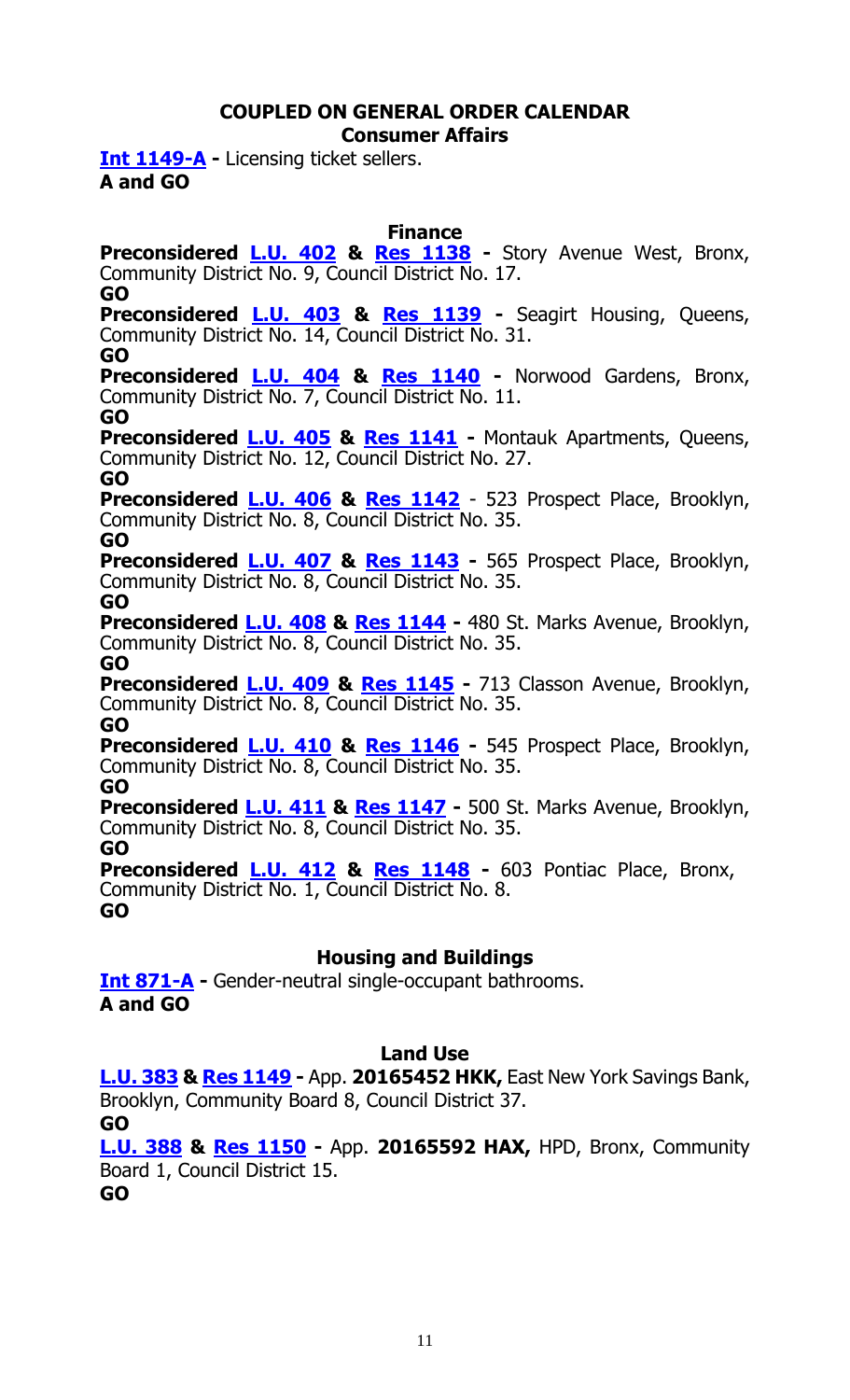# **Rules, Privileges and Elections**

**[M 411](http://legistar.council.nyc.gov/LegislationDetail.aspx?ID=2745778&GUID=1B0C8A38-4A61-484D-8DB7-EDA4D8EBBE08&Options=ID|&Search=) & [Res 1151](http://legistar.council.nyc.gov/LegislationDetail.aspx?ID=2764917&GUID=4D042331-D411-4A42-B2C1-A82CC6F3594F&Options=ID|&Search=) - Larry Dais -** As a Commissioner of the New York City Civil Service Commission.

**GO**

**[M 412](http://legistar.council.nyc.gov/LegislationDetail.aspx?ID=2745779&GUID=9021FBC9-3B07-4856-A70D-B83A5CB7D8FC&Options=ID|&Search=) & [Res 1152](http://legistar.council.nyc.gov/LegislationDetail.aspx?ID=2764918&GUID=ABA1E155-4C9D-4447-9A00-3E2127EA355C&Options=ID|&Search=) - Allen Cappelli -** As a Commissioner of the New York City Civil Service Commission.

**GO**

**[M 415](http://legistar.council.nyc.gov/LegislationDetail.aspx?ID=2750669&GUID=4905E4E0-D677-4B03-8E06-6F1E04ECDA2F&Options=ID|&Search=) & [Res 1153](http://legistar.council.nyc.gov/LegislationDetail.aspx?ID=2764916&GUID=012872F0-BBB1-4BFB-A0B3-3AE7DAD8A570&Options=ID|&Search=) - Rosanna Vargas -** As the Bronx County Democratic Commissioner of Elections.

**GO**

## **Sanitation and Solid Waste Management**

**Preconsidered Int [1223](http://legistar.council.nyc.gov/LegislationDetail.aspx?ID=2761187&GUID=6AD5229A-561A-4B56-ACF9-3FC8F0C89AB7&Options=ID|&Search=) -** Reducing the use of carryout bags. **GO**

#### **Small Business**

**[Int 851-B](http://legistar.council.nyc.gov/LegislationDetail.aspx?ID=2386568&GUID=A9BB6E4B-5E2C-442A-814B-E9AD1AFA880E&Options=ID%7c&Search=0851) -** Curtailing harassment of small businesses and other nonresidential tenants.

**A and GO**

#### **Technology**

**[Int 868-A](http://legistar.council.nyc.gov/LegislationDetail.aspx?ID=2404401&GUID=115ECB17-D5D7-4497-8F18-685923A25157&Options=ID|&Search=0868) -** Implementation of next generation 911.

**A and GO**

# **Women's Issues**

**[Int 1122-A](http://legistar.council.nyc.gov/LegislationDetail.aspx?ID=2637117&GUID=4D97B9EE-4986-4B87-B846-2E52A329695A&Options=Advanced&Search=)** - Requiring that the department of correction issue feminine hygiene products to inmates.

**A and GO**

**[Int 1123-A](http://legistar.council.nyc.gov/LegislationDetail.aspx?ID=2637112&GUID=31322AF8-376A-4D7F-93B2-4243BA5E4181&Options=Advanced&Search=)** - Provision of feminine hygiene products.

**A and GO**

**[Int 1128-A](http://legistar.council.nyc.gov/LegislationDetail.aspx?ID=2637114&GUID=834E4DFC-7F14-4E1E-812F-2CD862A4FC1D&Options=Advanced&Search=)** - Provision of feminine hygiene products in schools.

**A and GO**

# **GENERAL ORDER CALENDAR**

**[L.U. 361](http://legistar.council.nyc.gov/LegislationDetail.aspx?ID=2703186&GUID=E3325BD9-F218-48F1-973A-2A8F79BD9466&Options=Advanced&Search=) & Res [1154](http://legistar.council.nyc.gov/LegislationDetail.aspx?ID=2761990&GUID=13F415CA-6C7E-443E-9120-4D64601A27E4&Options=ID|&Search=) -** App. **N 160166 ZRM,** Zoning Resolution, Manhattan, Community Board 1, Council District 1.

**GO**

**[L.U. 378](http://legistar.council.nyc.gov/LegislationDetail.aspx?ID=2735389&GUID=13D8D22B-6BF2-4C2B-BAC3-D5488B3ECDDD&Options=Advanced&Search=) & Res [1155](http://legistar.council.nyc.gov/LegislationDetail.aspx?ID=2761991&GUID=6AB5B4B3-FD53-4787-9B19-3347B1E609D8&Options=ID|&Search=) -** App. **C 160138 ZMQ,** Zoning Map, Queens, Community Board 7, Council District 20.

**GO**

**[L.U. 379](http://legistar.council.nyc.gov/LegislationDetail.aspx?ID=2735390&GUID=9FD39F3E-AFBD-4F81-AC86-033197CD939F&Options=Advanced&Search=) & Res [1156](http://legistar.council.nyc.gov/LegislationDetail.aspx?ID=2761992&GUID=2B9134F2-AA7F-4F93-A6DB-884F4439464C&Options=ID|&Search=) -** App. **N 160139 ZRQ,** Zoning Resolution, Queens, Community Board 7, Council District 20.

**GO**

**[L.U. 380](http://legistar.council.nyc.gov/LegislationDetail.aspx?ID=2735391&GUID=EAEAC3F1-4CF4-4674-BACC-418C191749E1&Options=Advanced&Search=) & Res [1157](http://legistar.council.nyc.gov/LegislationDetail.aspx?ID=2761993&GUID=4EE1D8D0-1D9D-4CD7-AF95-3E78471BD6E6&Options=ID|&Search=) -** App. **C 160140 ZSQ,** Zoning Resolution, Queens, Community Board 7, Council District 20.

**GO**

**[L.U. 381](http://legistar.council.nyc.gov/LegislationDetail.aspx?ID=2735392&GUID=404627A6-F071-433A-940D-9A097A148C85&Options=Advanced&Search=) & Res [1158](http://legistar.council.nyc.gov/LegislationDetail.aspx?ID=2761994&GUID=9C803BA5-8459-4EA0-910D-900BE5A801C9&Options=ID|&Search=) -** App. **C 160141 ZSQ,** Zoning Resolution, Queens, Community Board 7, Council District 20.

**GO**

**[L.U. 382](http://legistar.council.nyc.gov/LegislationDetail.aspx?ID=2735393&GUID=127973EE-5A4D-4298-8080-1FF581CF9058&Options=Advanced&Search=) & Res [1159](http://legistar.council.nyc.gov/LegislationDetail.aspx?ID=2762007&GUID=6AB990A4-8EE2-4879-8843-EC0903CEA536&Options=ID|&Search=) -** App. **C 160143 HAQ,** Urban Development Action Area, Queens, Community Board 7, Council District 20. **GO**

Commissioner of Deeds **GO**

**Roll Call**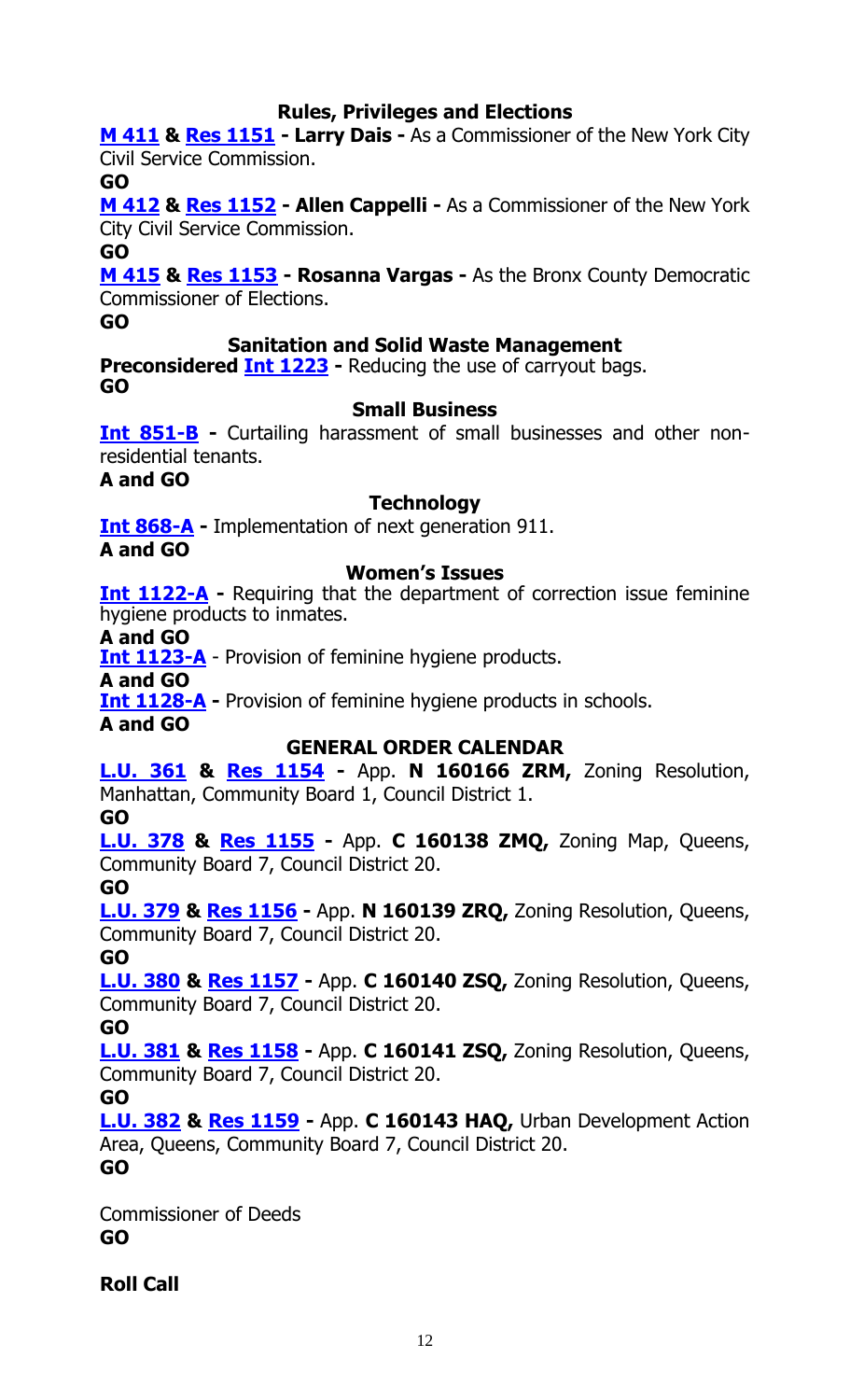# **13. INTRODUCTION & READING OF BILLS**

See Attached

# **14. DISCUSSION OF RESOLUTIONS**

#### **15. RESOLUTIONS [Res 664-A](http://legistar.council.nyc.gov/LegislationDetail.aspx?ID=2271078&GUID=868450C5-F2D5-46FD-907C-9DCE4F46FC6B&Options=ID|&Search=0664)**

An Amended Resolution calling upon the United States Congress and the New York State Legislature to pass and the President of the United States and Governor of the State of New York to sign, legislation to establish October 9th annually, as Haitian Day in recognition of the historic contributions of Haitians to the United States of America.

#### **Amended and Adopted by the Committee on Cultural Affairs, Libraries & International Intergroup Relations**

## **[Res 687-A](http://legistar.council.nyc.gov/LegislationDetail.aspx?ID=2286852&GUID=B74A4CF4-01DB-4F73-AA5A-912EE8CC5C81&Options=ID|&Search=0687)**

An Amended Resolution establishing October 9th annually as New York City Haitian Day, in recognition of the historic contributions of the Haitian diaspora to the City of New York.

#### **Amended and Adopted by the Committee on Cultural Affairs, Libraries & International Intergroup Relations**

#### **[Res 1012-A](http://legistar.council.nyc.gov/LegislationDetail.aspx?ID=2637113&GUID=7F0EE1AF-0FCF-4CFA-BC21-DE35F7A47800&Options=ID|&Search=1012)**

An Amended Resolution acknowledging the passage by the New York State Legislature and calling upon the Governor to sign legislation that amends the Tax Law to exempt feminine hygiene products from all state and local sales taxes.

# **Amended and Adopted by the Committee on Women's Issues**

- **16. GENERAL DISCUSSION**
- **17. EXTENSION OF REMARKS**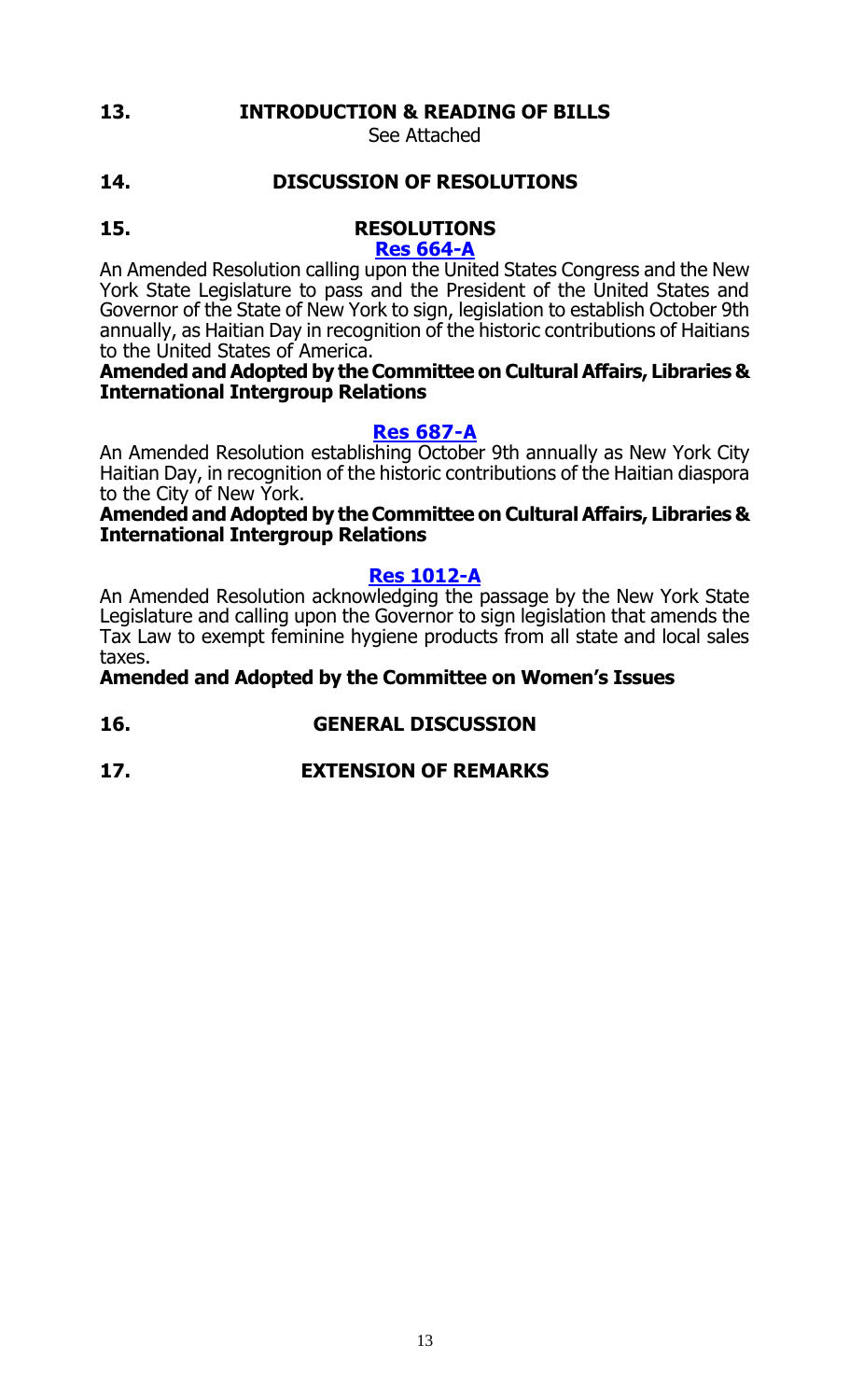# **INTRODUCTION AND READING OF BILLS**

**[Res 1135](http://legistar.council.nyc.gov/LegislationDetail.aspx?ID=2764887&GUID=0F760107-C41E-404E-8B27-72C1B48D9DB9&Options=ID%7c&Search=)**

By The Speaker (Council Member Mark-Viverito) and Council Member Levine: Resolution calling on the New York State Legislature to pass and the Governor to sign legislation that would make it illegal to declaw a cat. **Health**

# **[Int 1217](http://legistar.council.nyc.gov/LegislationDetail.aspx?ID=2764884&GUID=ED294F9F-4165-48BF-A0F6-C2B50946B1E9&Options=ID%7c&Search=)**

By Council Member Espinal:

A Local Law to amend the administrative code of the city of New York, in relation to banning the sale of cosmetic talc in the city of New York. **Consumer Affairs**

#### **[Int 1218](http://legistar.council.nyc.gov/LegislationDetail.aspx?ID=2764886&GUID=EF92B99F-832C-4095-B258-698F026A88CA&Options=ID|&Search=)**

By Council Members Gentile, Williams and Grodenchik (at the request of the Brooklyn Borough President):

A Local Law to amend the administrative code of the city of New York, in relation to illegal conversions.

#### **Housing and Buildings**

#### **[Int 1219](http://legistar.council.nyc.gov/LegislationDetail.aspx?ID=2761463&GUID=BBE87635-26F9-4EEF-A389-934D20CB6FF9&Options=ID|&Search=)**

By Council Member Greenfield:

A Local Law to amend the administrative code of the city of New York, in relation to reporting on the compliance statuses of privately owned public spaces by the Department of City Planning and the Department of Buildings. **Land Use**

#### **[Int 1220](http://legistar.council.nyc.gov/LegislationDetail.aspx?ID=2764877&GUID=6EC19445-3355-4058-8E3A-1400A2F6FDAB&Options=ID|&Search=)**

By Council Members Kallos, Lander and Vacca: A Local Law to amend the administrative code of the city of New York, in relation to the use of web analytics for city agency websites. **Technology**

# **[Int 1221](http://legistar.council.nyc.gov/LegislationDetail.aspx?ID=2764880&GUID=BB484237-3EFD-4FFA-92D4-9BFB6D626E3E&Options=ID|&Search=)**

By Council Members King and Crowley:

A Local Law to amend the administrative code of the city of New York, in relation to raising the maximum age to apply to become a firefighter.

## **Fire and Criminal Justice Services**

# **[Int 1222](http://legistar.council.nyc.gov/LegislationDetail.aspx?ID=2764881&GUID=C02A935B-4D0D-446B-AA29-863172379CA1&Options=ID|&Search=)**

By Council Member Lancman:

A Local Law to amend the administrative code of the city of New York, in relation to required notice of the rights of people with disabilities to use service animals in public accommodations.

## **Mental Health, Developmental Disability, Alcoholism, Substance Abuse and Disability Services**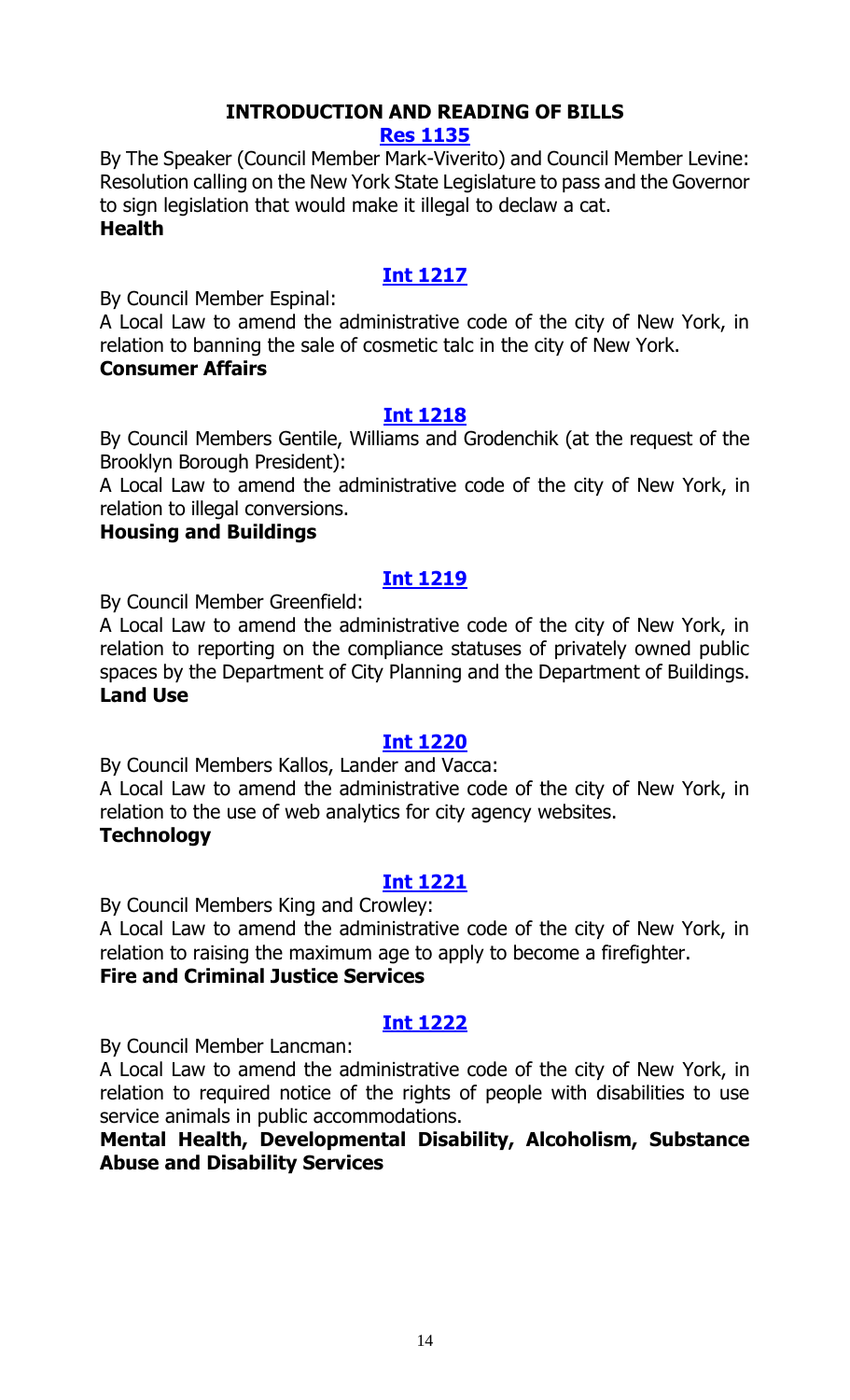## **Preconsidered [Int 1223](http://legistar.council.nyc.gov/LegislationDetail.aspx?ID=2761187&GUID=6AD5229A-561A-4B56-ACF9-3FC8F0C89AB7&Options=ID|&Search=)**

By Council Members Lander, Chin, Reynoso and the Public Advocate (Ms. James):

A Local Law to amend the administrative code of the city of New York, in relation to reducing the use of carryout bags.

## **Sanitation and Solid Waste Management**

## **[Res 1136](http://legistar.council.nyc.gov/LegislationDetail.aspx?ID=2764878&GUID=B2EE65D2-DB2F-49DF-ABF0-070EF8717C4D&Options=ID|&Search=)**

By The Public Advocate (Ms. James):

Resolution calling upon the New York State Legislature to pass, and the Governor to sign, S.6279, the Deny Firearms to Dangerous Terrorists Act, which would prohibit individuals on the federal Terrorist Watchlist from obtaining and possessing firearms.

#### **Public Safety**

#### **[Int 1224](http://legistar.council.nyc.gov/LegislationDetail.aspx?ID=2764882&GUID=8CF691A4-B74E-46EA-83FE-2D0E130F7CC4&Options=ID|&Search=)**

By Council Member Rosenthal:

A Local Law to amend the administrative code of the city of New York, in relation to increasing the contract award threshold requiring a vendor doing business with the city to complete a VENDEX questionnaire.

# **Contracts**

# **[Res 1137](http://legistar.council.nyc.gov/LegislationDetail.aspx?ID=2764883&GUID=DAD2F16B-554B-41C1-9CAE-DF7C14D0CC5F&Options=ID|&Search=)**

By Council Member Rosenthal:

Resolution raising the small purchase limit for goods, services, construction and construction-related services to two hundred thousand dollars upon adoption of a concurrent rule amendment by the Procurement Policy Board. **Contracts**

#### **[Int 1225](http://legistar.council.nyc.gov/LegislationDetail.aspx?ID=2764879&GUID=A1C784B6-BCDF-4230-9622-49DD8ECA0B0D&Options=ID|&Search=)**

By Council Members Torres, Menchaca and Cohen:

A Local Law to amend the New York city charter, in relation to requiring the department of health and mental hygiene to develop a plan for serving the mental health needs of lesbian, gay, bisexual, transgender and questioning people.

#### **Mental Health, Developmental Disability, Alcoholism, Substance Abuse and Disability Services**

# **[Int 1226](http://legistar.council.nyc.gov/LegislationDetail.aspx?ID=2764885&GUID=CC876B0C-3647-45A4-A62B-7B402E2BCA81&Options=ID|&Search=)**

By Council Member Williams:

A Local Law to amend the administrative code of the city of New York, in relation to 311 transmitting image and video data for housing service requests or complaints.

#### **Technology**

# **Preconsidered [L.U. 402](http://legistar.council.nyc.gov/LegislationDetail.aspx?ID=2761218&GUID=CCEB2572-2EC0-4EF9-89AC-0E2F2D26B019&Options=ID%7c&Search=)**

By Council Member Ferreras-Copeland:

Story Avenue West, Block 3623, Lot 10; Bronx, Community District No. 9, Council District No. 17.

#### **Finance**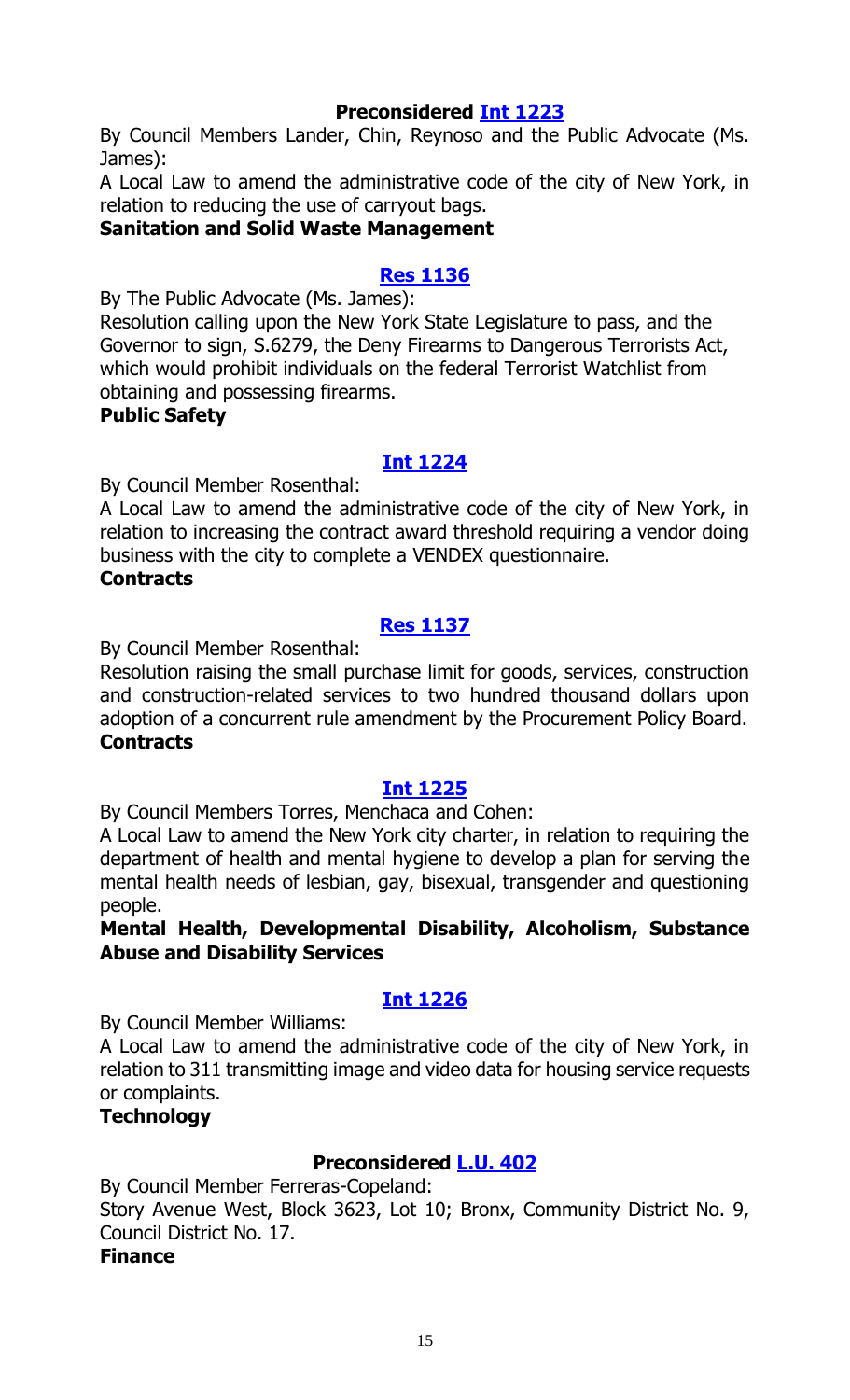# **Preconsidered [L.U. 403](http://legistar.council.nyc.gov/LegislationDetail.aspx?ID=2761234&GUID=14D62851-72F0-4204-A2B3-BA9F4C1B128F&Options=ID|&Search=)**

By Council Member Ferreras-Copeland: Seagirt Housing, Block 15810, Lot 30; Queens, Community District No. 14, Council District No. 31. **Finance**

## **Preconsidered [L.U. 404](http://legistar.council.nyc.gov/LegislationDetail.aspx?ID=2761235&GUID=68A50FFA-67C7-460A-9F4D-70A90227E922&Options=ID|&Search=)**

By Council Member Ferreras-Copeland: Norwood Gardens, Block 3330, Lot 52; Bronx, Community District No. 7, Council District No. 11.

#### **Finance**

## **Preconsidered [L.U. 405](http://legistar.council.nyc.gov/LegislationDetail.aspx?ID=2761236&GUID=C3928E4C-CC62-4ACA-A1A5-E05C102F11D7&Options=ID|&Search=)**

By Council Member Ferreras-Copeland: Montauk Apartments, Block 12457, Lot 2; Block 12458, Lots 5 and 421; Queens, Community District No. 12, Council District No. 27. **Finance**

#### **Preconsidered [L.U. 406](http://legistar.council.nyc.gov/LegislationDetail.aspx?ID=2761242&GUID=BFCF331A-4B80-4745-9681-208D0C03AE38&Options=ID|&Search=)**

By Council Member Ferreras-Copeland: 523 Prospect Place, Block 1156, Lot 90; Brooklyn, Community District No. 8, Council District No. 35.

## **Finance**

# **Preconsidered [L.U. 407](http://legistar.council.nyc.gov/LegislationDetail.aspx?ID=2761243&GUID=66B32906-34E4-4F57-AA81-6DCE8C8DCD0D&Options=ID|&Search=)**

By Council Member Ferreras-Copeland: 565 Prospect Place, Block 1156, Lot 70; Brooklyn, Community District No. 8, Council District No. 35.

# **Finance**

#### **Preconsidered [L.U. 408](http://legistar.council.nyc.gov/LegislationDetail.aspx?ID=2761246&GUID=63E75696-6CA1-4699-BF32-8C76EBE93B9C&Options=ID|&Search=)**

By Council Member Ferreras-Copeland: 480 St. Marks Avenue, Block 1156, Lot 15; Brooklyn, Community District No. 8, Council District No. 35. **Finance**

#### **Preconsidered [L.U. 409](http://legistar.council.nyc.gov/LegislationDetail.aspx?ID=2761247&GUID=129791EB-5B28-4280-8110-B76DEB784CF4&Options=ID|&Search=)**

By Council Member Ferreras-Copeland: 713 Classon Avenue, Block 1156, Lot 1; Brooklyn, Community District No. 8, Council District No. 35.

# **Finance**

# **Preconsidered [L.U. 410](http://legistar.council.nyc.gov/LegislationDetail.aspx?ID=2761248&GUID=F76557AA-E926-43D6-8F3D-9FC46096B6AE&Options=ID|&Search=)**

By Council Member Ferreras-Copeland: 545 Prospect Place, Block 1156, Lot 80; Brooklyn, Community District No. 8, Council District No. 35. **Finance**

#### 16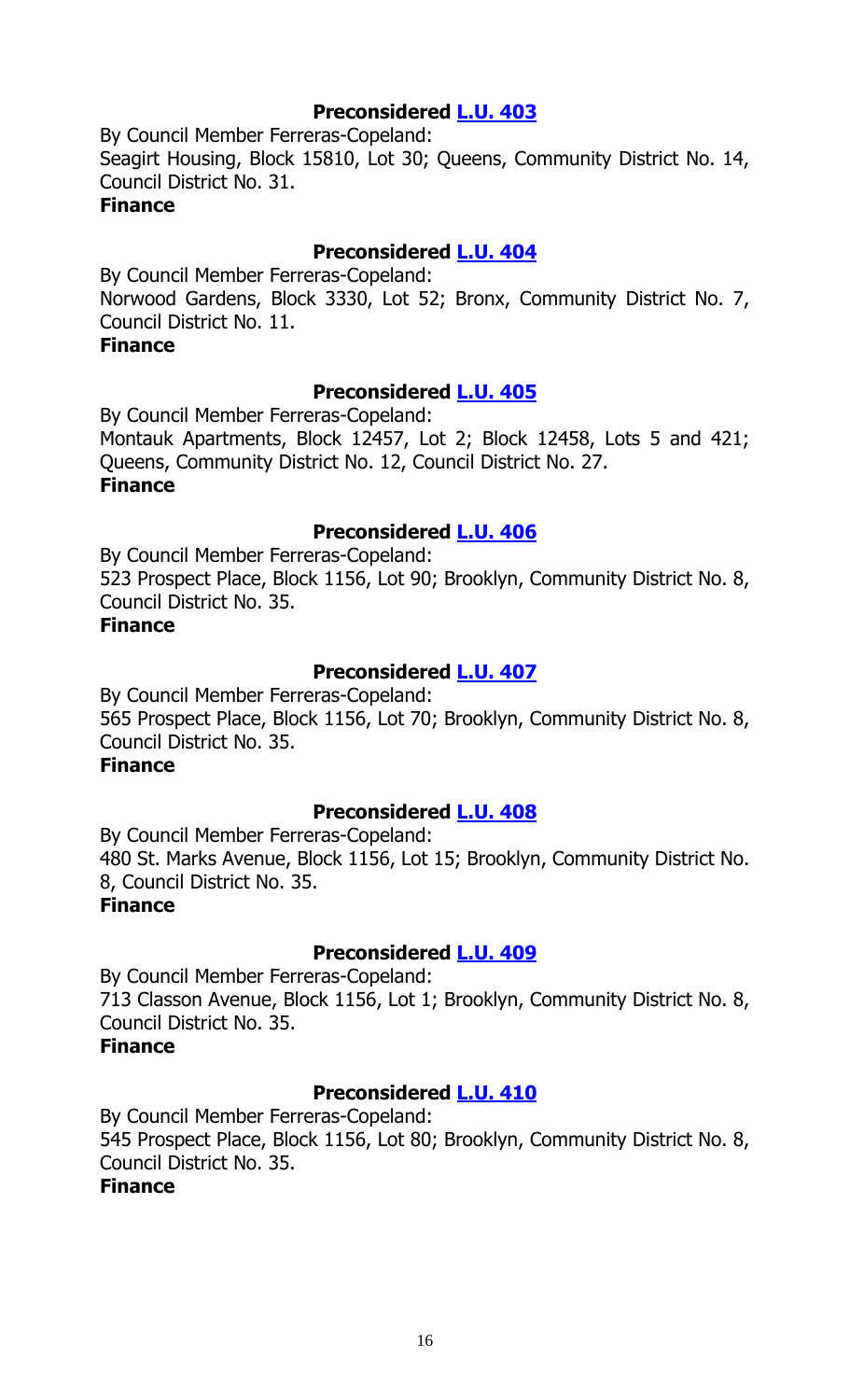# **Preconsidered [L.U. 411](http://legistar.council.nyc.gov/LegislationDetail.aspx?ID=2761249&GUID=329812D9-1ED4-4696-A016-2250198E2C4E&Options=ID|&Search=)**

By Council Member Ferreras-Copeland: 500 St. Marks Avenue, Block 1156, Lot 25; Brooklyn, Community District No. 8, Council District No. 35. **Finance**

#### **Preconsidered [L.U. 412](http://legistar.council.nyc.gov/LegislationDetail.aspx?ID=2762766&GUID=A0A9C57F-C967-42A5-8A93-20C490B1AF00&Options=ID|&Search=)**

By Council Member Ferreras-Copeland: 603 Pontiac Place, Block 2623, Lot 213; Bronx, Community District No. 1, Council District No. 8

### **Finance**

# **[L.U. 413](http://legistar.council.nyc.gov/LegislationDetail.aspx?ID=2764919&GUID=76295C9E-AD31-4978-9944-9F5F94E3F824&Options=ID|&Search=)**

By Council Member Greenfield:

Application No **20165535 HKX (N 160297 HKX)** pursuant to Section 3020 of the New York City Charter, concerning the designation by the Landmarks Preservation Commission of the William H. Schofield House located at 65 Schofield Street, as an historic landmark, Borough of the Bronx, Community Board 10, Council District 13.

## **Landmarks, Public Siting, and Maritime Uses**

## **[L.U. 414](http://legistar.council.nyc.gov/LegislationDetail.aspx?ID=2764920&GUID=0A208D58-32BD-4581-96E0-93167C5A740F&Options=ID|&Search=)**

By Council Member Greenfield:

Application No **20165536 HKK (N 160298 HKK)** pursuant to Section 3020 of the New York City Charter, concerning the designation by the Landmarks Preservation Commission of the Green-Wood Cemetery Chapel and the Fort Hamilton Parkway Entrance, located at 500 25th Street, as an historic landmark, Borough of Brooklyn, Community Board 7, Council District 38. **Landmarks, Public Siting, and Maritime Uses**

# **[L.U. 415](http://legistar.council.nyc.gov/LegislationDetail.aspx?ID=2764921&GUID=43727DAC-26BD-4A2D-A286-5038775D24B2&Options=ID|&Search=)**

By Council Member Greenfield:

Application No **20165537 HKK (N 160300 HKK)** pursuant to Section 3020 of the New York City Charter, concerning the designation by the Landmarks Preservation Commission of the Van Sicklen House located at 27 Gravesend Neck Road, as an historic landmark, Borough of Brooklyn, Community Board 15, Council District 47.

#### **Landmarks, Public Siting, and Maritime Uses**

# **[L.U. 416](http://legistar.council.nyc.gov/LegislationDetail.aspx?ID=2764922&GUID=AB6D222B-B5E6-400C-B61B-46C8901B6BD0&Options=ID|&Search=)**

By Council Member Greenfield:

Application No **20165538 HKM (N 160293 HKM)** pursuant to Section 3020 of the New York City Charter, concerning the designation by the Landmarks Preservation Commission of the 57 Sullivan Street House as an historic landmark, Borough of Manhattan, Community Board 2, Council District 3. **Landmarks, Public Siting, and Maritime Uses**